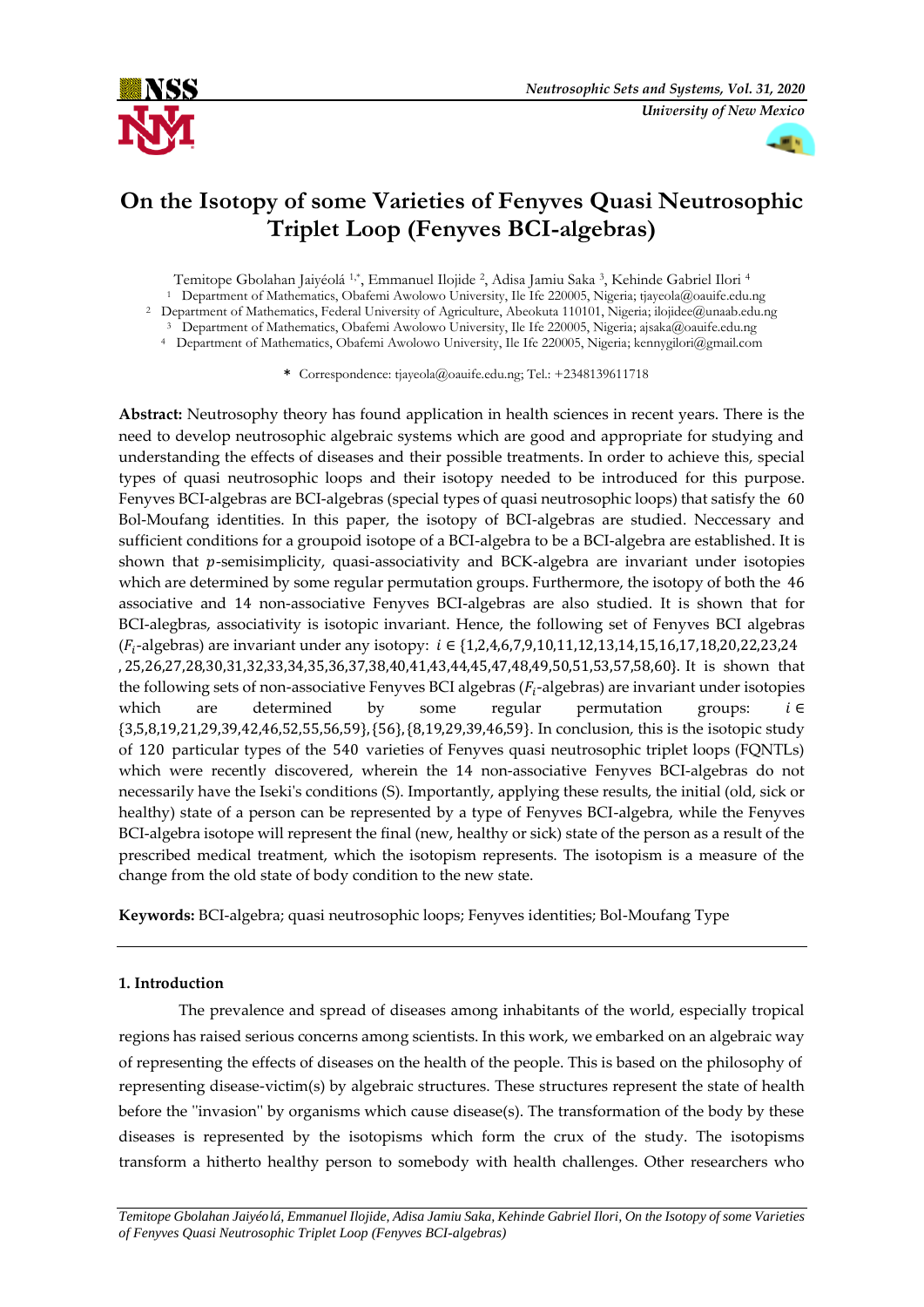have worked on neutrosophy theory and its applications to medicine and other fields include Abdel-Basset et al. [1], [2], [3], [4].

#### *1.1. BCI-algebra and BCK-algebra*

BCK-algebras and BCI-algebras are abbreviated as two B-algebras. The former was raised in 1966 by Imai and Iseki [16], Japanese mathematicians, and the latter was put forward in the same year by Iseki [17]. The two algebras originated from two different sources: set theory and propositional calculi.

There are some systems which contain the only implicational functor among logical functors, such as the system of weak positive implicational calculus, BCK-system and BCI-system. Undoubtedly, there are common properties among those systems. We know that there are close relationships between the notions of the set difference in set theory and the implication functor in logical systems. For example, we have the following simple inclusion relations in set theory:

 $(A - B) - (A - C) \subseteq C - B$ ,  $A - (A - B) \subseteq B$ .

These are similar to the propositional formulas in propositional calculi:

$$
(p \to q) \to ((q \to r) \to (p \to r)), \qquad p \to ((p \to q) \to q),
$$

which raise the following questions: What are the most essential and fundamental properties of these relationships? Can we formulate a general algebra from the above consideration? How do we find an axiomatic system to establish a good theory of general algebras? Answering these questions, K.Iseki formulated two kinds of B-algebras, in which BCI-algebras are of wider class than BCK-algebras. Their names are taken from BCK and BCI systems in combinatory logic.

BCI-Algebras are very interesting algebraic structures that have generated wide interest among pure mathematicians. In fact, since late 1970s, much attention has been paid to the study of BCI and BCK algebras. In particular, the participation in the research of polish mathematicians Tadeusz Traczyk and Andrzej Wronski as well as Australian mathematician William H. Cornish and so on, is really making this branch of algebra to develop rapidly. Many interesting and important results are discovered continuously. Now, the theory of BCI-algebras has been widely spread to many areas such as general theory which includes congruences, quotient algebras, BCI-Homomorphisms, direct sums and direct products, commutative BCK-algebras, positive implicative and implicative BCK-algebras, derivations of BCI-algebras, and ideal theory of BCI-algebras ([16], [18], [14], [41], [50]).

#### *1.2. BCI-algebra and the Fenyves Identities*

We shall now discuss BCI-algebras in relation to Fenyves identities.

**Definition 1** *A triple*  $(X, *, 0)$  *is called a BCI-algebra if the following conditions are satisfied for any*  $x, y, z \in X$ :

- 1.  $((x * y) * (x * z)) * (z * y) = 0;$
- 2.  $x * 0 = x$ ;
- 3.  $x * y = 0$  and  $y * x = 0 \Rightarrow x = y$ .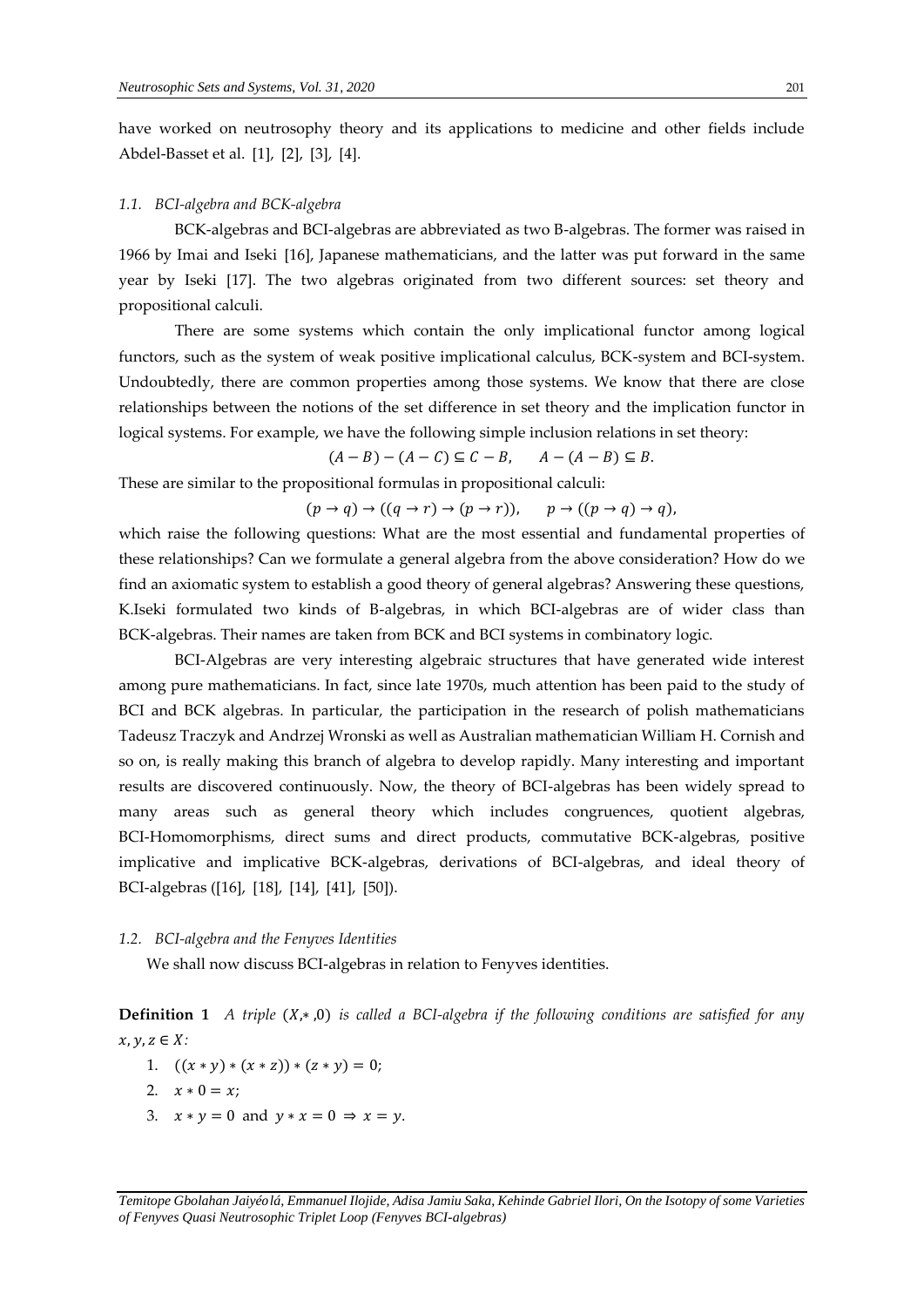We call the binary operation  $*$  on X multiplication, and the constant 0 in X the zero element of X. We often write X instead of  $(X, *, 0)$  for a BCI-algebra in brevity. Juxtaposition xy shall be at times used for  $x * y$  and will have preference over  $*$  i.e.  $xy * z = (x * y) * z$ .

**Example 1** Let *S* be a set. Let  $2^S$  be the power set of *S*,  $-$  the set difference and  $\emptyset$  for the empty set. Then  $(2<sup>S</sup>, -, \emptyset)$  *is a BCI-algebra.* 

**Example 2** *Suppose* (*G*, *·*, *e*) *is an abelian group with e as the identity element. Define a binary operation ∗ on G by putting*  $x * y = xy^{-1}$ . Then  $(G,*,e)$  *is a BCI-algebra.* 

**Example 3** (ℤ,−,0) *and* (ℝ− {0},÷ ,1) *are BCI-algebras.* 

**Example 4** Let *S* be a set. Let  $2^s$  be the power set of *S*,  $\Delta$  the symmetric difference and  $\emptyset$  the empty set. *Then*  $(2^S, \Delta, \emptyset)$  *is a BCI-algebra.* 

The following theorems give necessary and sufficient conditions for the existence of a BCI-algebra. **Theorem 1** *(Yisheng [51])*

Let *X* be a non-empty set,  $*$  a binary operation on *X* and 0 a constant element of *X*. Then  $(X, *0)$ is a BCI- algebra if and only if the following conditions hold:

1.  $((x * y) * (x * z)) * (z * y) = 0;$ 

2. 
$$
(x * (x * y)) * y = 0;
$$

- 3.  $x * x = 0;$
- 4.  $x * y = 0$  and  $y * x = 0$  imply  $x = y$ .

**Definition 2** *A BCI-algebra*  $(X, *, 0)$  *is called a BCK-algebra if*  $0 * x = 0$  *for all*  $x \in X$ *.* 

## **Definition 3** *(Jaiyélá et al. [36])*

A BCI- algebra  $(X,*,0)$  is called a Fenyves BCI-algebra if it satisfies an identity of Bol-Moufang type.

The identities of Bol-Moufang type are given below:

 $F_1: xy * zx = (xy * z)x$   $F_2: xy * zx = (x * yz)x$  (Moufang identity)  $F_3: xy * zx = x(y * zx)$  $F_4: xy * zx = x(yz * x)$  (Moufang identity)  $F_5: (xy * z)x = (x * yz)x$   $F_6: (xy * z)x = x(y * zx)$  (extra identity)  $F_7$ :  $(xy * z)x = x(yz * x) F_8$ :  $(x * yz)x = x(y * zx) F_9$ :  $(x * yz)x = x(yz * x) F_{10}$ :  $x(y * zx) = x(yz * x)$  $F_{11}: xy \cdot xz = (xy * x)z$   $F_{12}: xy * xz = (x * yx)z$   $F_{13}: xy * xz = x(yx * z)$  (extra identity)  $F_{14}: xy * xz = x(y * xz)$   $F_{15}: (xy * x)z = (x * yx)z$   $F_{16}: (xy * x)z = x(yx * z)$  $F_{17}: (xy * x)z = x(y * xz)$  (Moufang identity)  $F_{18}: (x * yx)z = x(yx * z)$  $F_{19}: (x * yx)z = x(y * xz)$  (left Bol identity)  $F_{20}: x(yx * z) = x(y * xz)$   $F_{21}: yx * zx = (yx * z)x$  $F_{22}: yx * zx = (y * xz)x$  (extra identity)  $F_{23}: yx * zx = y(xz * x)$   $F_{24}: yx * zx = y(x * zx)$  $F_{25}: (yx * z)x = (y * xz)x$   $F_{26}: (yx * z)x = y(xz * x)$  (right Bol identity)  $F_{27}$ :  $(yx * z)x = y(x * zx)$  (Moufang identity)  $F_{28}$ :  $(y * xz)x = y(x * x)$   $F_{29}$ :  $(y * xz)x = y(x * zx)$  $F_{30}: y(xz * x) = y(x * zx)$   $F_{31}: yx * xz = (yx * x)z$   $F_{32}: yx * xz = (y * xx)z$   $F_{33}: yx * xz = y(xx * z)$  $F_{34}: yx * xz = y(x * xz)$   $F_{35}: (yx * x)z = (y * xx)z$   $F_{36}: (yx * x)z = y(xx * z)$  (RC identity)  $F_{37}$ :  $(yx * x)z = y(x * xz)$  (C-identity)  $F_{38}$ :  $(y * xx)z = y(xx * z)$   $F_{39}$ :  $(y * xx)z = y(x * xz)$  (LC identity)  $F_{40}: y(xx * z) = y(x * xz)$   $F_{41}: xx * yz = (x * xy)z$  (LC identity)  $F_{42}: xx * yz = (xx * y)z$  $F_{43}: xx * yz = x(x * yz)$   $F_{44}: xx * yz = x(xy * z)$   $F_{45}: (x * xy)z = (xx * y)z$  $F_{46}$ :  $(x * xy)z = x(x * yz)$  (LC identity)  $F_{47}$ :  $(x * xy)z = x(xy * z) F_{48}$ :  $(xx * y)z = x(x * yz)$  (LC identity)  $F_{49}: (xx * y)z = x(xy * z) F_{50}: x(x * yz) = x(xy * z) F_{51}: yz * xx = (yz * x)x$   $F_{52}: yz * xx = (y * zx)x$  $F_{53}: yz * xx = y(zx * x)$  (RC identity)  $F_{54}: yz * xx = y(z * xx)$   $F_{55}: (yz * x)x = (y * zx)x$  $F_{56}$ :  $(yz * x)x = y(zx * x)$  (RC identity)  $F_{57}$ :  $(yz * x)x = y(z * xx)$  (RC identity)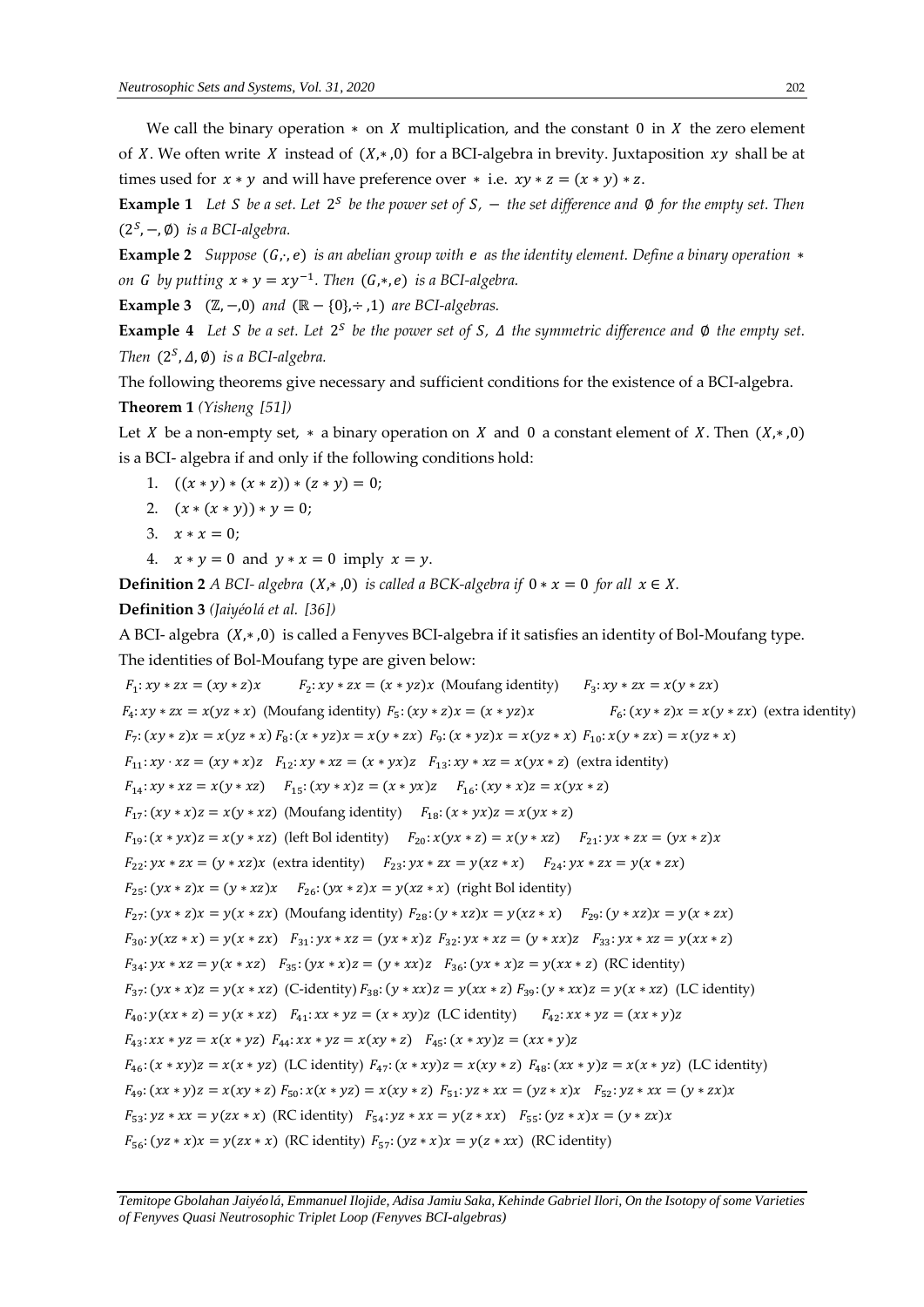$F_{58}: (y * zx)x = y(zx * x)$   $F_{59}: (y * zx)x = y(z * xx)$   $F_{60}: y(zx * x) = y(z * xx)$ 

The identities of Bol-Moufang type are sixty in number based on Fenyves [12], [13]. The identities of Bol-Moufang type were investigated in BCI-algebras by Jaiyéolá et al. [36], thereby leading to the study of the sixty varieties of Fenyves BCI -algebras, as well as their holomorphic study in Ilojide et al. [15]. Here are some examples.

**Example 5** Let us assume the BCI-algebra (G,\*,e) in Example 2. Then (G,\*,e) is an F<sub>8</sub>-algebra, 19*-algebra,* 29*-algebra,* 39*-algebra,* 46*-algebra,* 52*-algebra,* 54*-algebra,* 59*-algebra.* 

**Example 6** Let us assume the BCI-algebra  $(2^S, -, \emptyset)$  in Example 1. Then  $(2^S, -, \emptyset)$  is an  $F_3$ -algebra, 5 *-algebra,* 21*-algebra,* 29*-algebra,* 42*-algebra,* 46*-algebra,* 54*-algebra and* 55*-algebra.* 

**Example 7** The BCI-algebra  $(2^S, \Delta, \emptyset)$  in Example 4 is associative.

**Example 8** By considering the direct product of the BCI-algebras (G,\*,e) and (2<sup>s</sup>, –,Ø) of Example 2 and *Example 1 respectively, we have a BCI-algebra* (*G* × 2<sup>*S*</sup>,(\*,−),(e,Ø)) *which is a F*<sub>29</sub>-algebra and a 46*-algebra.* 

**Remark 1** *The direct product of two or more BCI-algebras which are -algebras will give a BCI-algebra which is an -algebra for distinct 's.* 

**Definition 4** *A BCI-algebra*  $(X, * , 0)$  *is called associative if*  $(x * y) * z = x * (y * z)$  *for all*  $x, y, z \in X$ .

**Definition 5** *A BCI-algebra*  $(X, * , 0)$  *is called p-semisimple if*  $0 * (0 * x) = x$  *for all*  $x \in X$ .

**Theorem 2** *(Yisheng [51])* Suppose that  $(X, ∗, 0)$  *is a BCI-algebra. Define a binary relation*  $≤$  *on X by which*  $x \leq y$  *if and only if*  $x * y = 0$  *for any*  $x, y \in X$ . Then  $(X, \leq)$  *is a partially ordered set with* 0 *as a minimal element(meaning that*  $x \le 0$  *implies*  $x = 0$  *for any*  $x \in X$ *)*.

**Definition 6** *A BCI-algebra*  $(X, * ,0)$  *is called quasi-associative if*  $(x * y) * z \le x * (y * z)$  *for all*  $x, y, z \in$ *.* 

The following theorems give equivalent conditions for associativity, quasi-associativity and -semisimplicity in a BCI-algebra:

**Theorem 3** *(Yisheng [51])*

Given a BCI-algebra X, the following are equivalent  $x, y, z \in X$ :

- 1.  $X$  is associative.
- 2.  $0 * x = x$ .
- 3.  $x * y = y * x \forall x, y \in X$ .

**Theorem 4** *(Yisheng [51])*

Let *X* be a BCI-algebra. Then the following conditions are equivalent for any  $x, y, z, u \in X$ :

- 1.  $X$  is  $p$ -semisimple
- 2.  $(x * y) * (z * u) = (x * z) * (y * u).$
- 3.  $0 * (y * x) = x * y$ .
- 4.  $(x * y) * (x * z) = z * y$ .
- 5.  $z * x = z * y$  implies  $x = y$ . (the left cancellation law)
- 6.  $x * y = 0$  implies  $x = y$ .

**Theorem 5** *(Yisheng [51])*

Given a BCI-algebra  $X$ , the following are equivalent for all  $x, y \in X$ :

1.  $X$  is quasi-associative.

*Temitope Gbolahan Jaiyélá, Emmanuel Ilojide, Adisa Jamiu Saka, Kehinde Gabriel Ilori, On the Isotopy of some Varieties of Fenyves Quasi Neutrosophic Triplet Loop (Fenyves BCI-algebras)*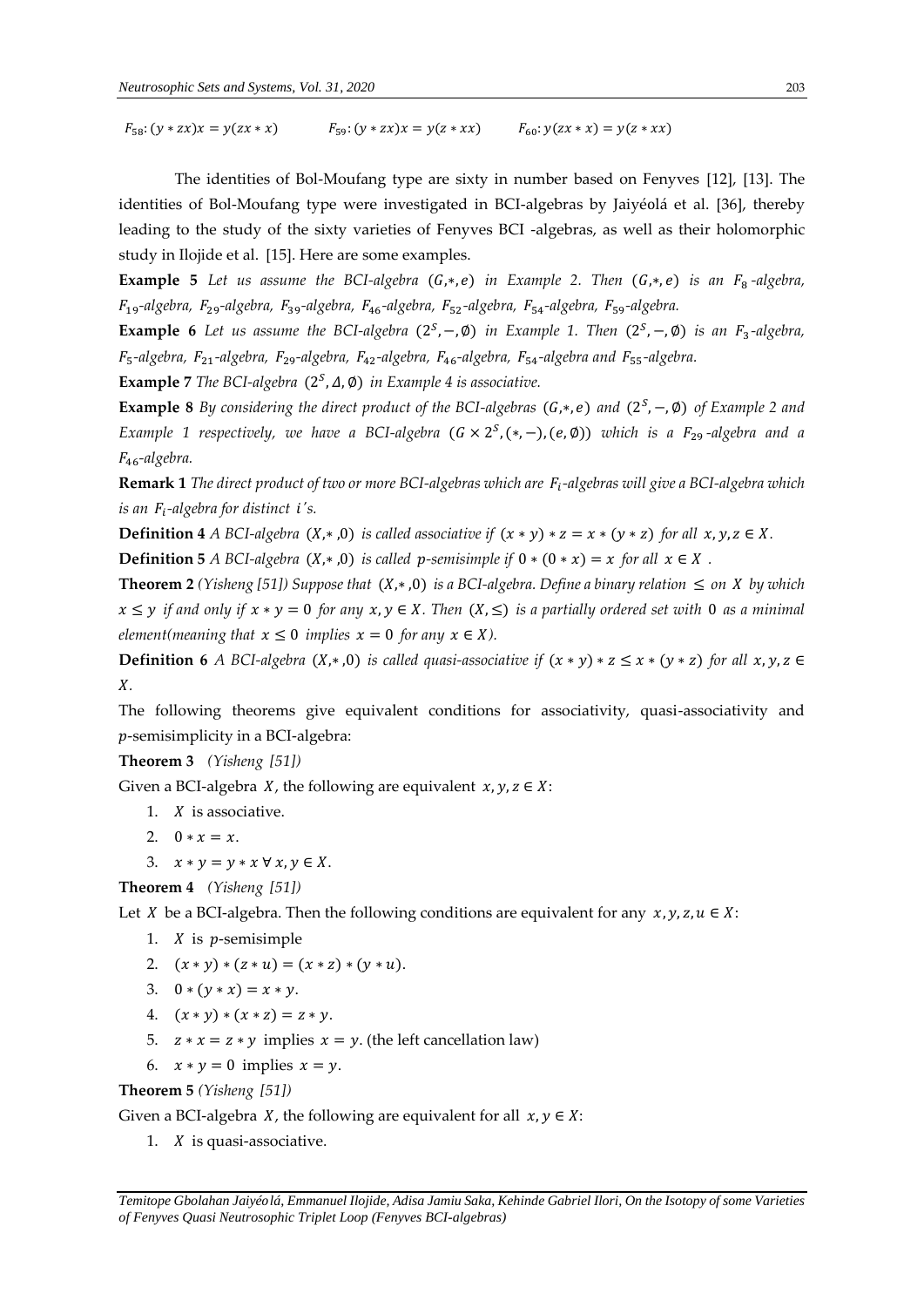- 2.  $x * (0 * y) = 0$  implies  $x * y = 0$ .
- 3.  $0 * x = 0 * (0 * x)$ .
- 4.  $(0 * x) * x = 0.$

**Theorem 6** *(Yisheng [51])*

A triple  $(X, *0)$  is a BCI-algebra if and only if there is a partial ordering  $\leq$  on X such that the following conditions hold for any  $x, y, z \in X$ :

- 1.  $(x * y) * (x * z) \le z * y;$
- 2.  $x * (x * y) \leq y;$
- 3.  $x * y = 0$  if and only if  $x \le y$ .

**Theorem 7** *(Yisheng [51])*

Let  $X$  be a BCI-algebra.  $X$  is  $p$ -semisimple if and only if one of the following conditions holds for any  $x, y, z \in X$ :

- 1.  $x * z = y * z$  implies  $x = y$ . (the right cancellation law)
- 2.  $(y * x) * (z * x) = y * z$ .
- 3.  $(x * y) * (x * z) = 0 * (y * z)$ .

**Theorem 8** *(Yisheng [51]) Suppose that*  $(X,*,0)$  *is a BCI-algebra. X is associative if and only if X is -semisimple and is quasi-associative.* 

**Theorem 9** *(Yisheng [51]) Suppose that*  $(X, *, 0)$  *is a BCI-algebra. Then for all*  $x, y, z \in X$ *:* 

- 1.  $(x * y) * z = (x * z) * y$ .
- 2.  $x \geq y$  implies  $0 * x = 0 * y$ .

**Remark 2** *In Theorem 8, quasi-associativity in BCI-algebra plays a similar role which weak associativity (i.e. the identities) plays in quasigroup and loop theory.* 

## *1.3. Isotopy and Autotopy in Quasigroups and Loops*

We now move on to quasigroups and loops, their isotopy and autotopy.

**Definition** 7 Let L be a non-empty set. Define a binary operation (·) on L . If  $x \cdot y \in L$  for all  $x, y \in L$ ,  $(L, \cdot)$ *is called a groupoid. If in a groupoid*  $(L, \cdot)$ *, the equations:* 

$$
a \cdot x = b \qquad and \qquad y \cdot a = b
$$

have unique solutions for x and y respectively, then  $(L, \cdot)$  is called a quasigroup. If in a quasigroup  $(L, \cdot)$ , there exists a unique element *e* called the identity element such that for all  $x \in L$ ,  $x \cdot e = e \cdot x = x$ ,  $(L, \cdot)$  is called a loop.

**Remark 3** *For a groupoid*  $(G, \cdot)$ *,*  $R_x: G \to G$ *, the right translation is defined by*  $yR_x = y \cdot x$  *and*  $L_x: G \to G$ *, the left translation is defined by*  $yL_x = x \cdot y$  *for all*  $x, y \in G$ . This mappings are not necessarily bijections. But *for a quasigroup, they are.* 

Consider  $(G, \cdot)$  and  $(H, \circ)$  being two groupoids (quasigroups, loops). Let A, B and C be three bijective mappings, that map G onto H. The triple  $\alpha = (A, B, C)$  is called an *isotopism* of  $(G, \cdot)$ onto  $(H, \circ)$ , written as

$$
(G,\cdot)\xrightarrow{(A,B,C)}(H,\circ)\text{ if } xA\circ yB=(x\cdot y)C\forall x,y\in G.
$$

So, (*H*,∘) is called a groupoid (quasigroup, loop) *isotope* of (*G*,⋅).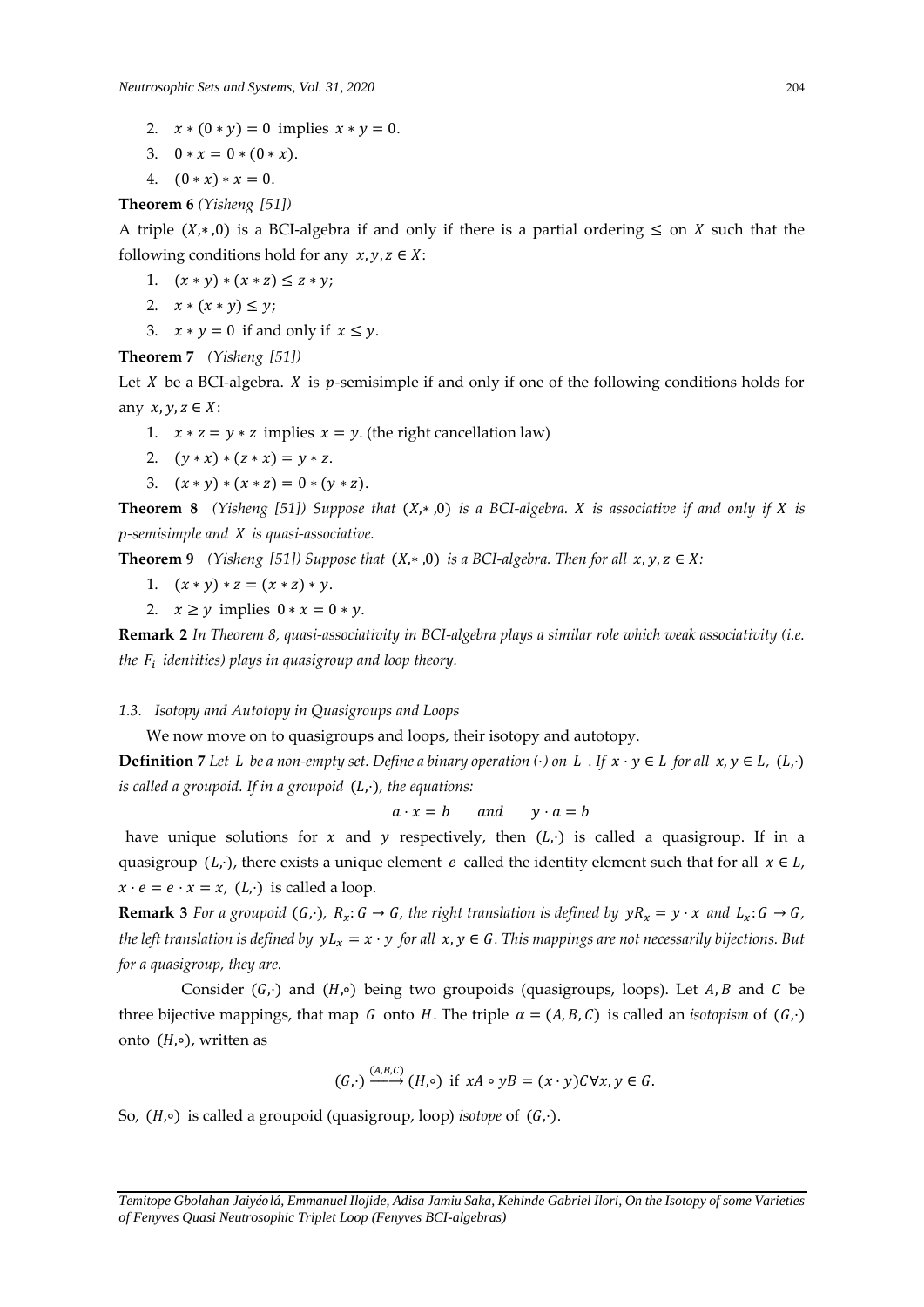If  $C = I$  is the identity map on G so that  $H = G$ , then the triple  $\alpha = (A, B, I)$  is called a *principal isotopism* of  $(G,·)$  onto  $(G,·)$  and  $(G,·)$  is called a *principal isotope* of  $(G,·)$ . Eventually, the equation of relationship now becomes

$$
x \cdot y = xA \circ yB \forall x, y \in G
$$

which is easier to work with. But if  $A = R_q$  and  $B = L_f$  where  $f, g \in G$ , the relationship now becomes

$$
x \cdot y = xR_g \circ yL_f \forall x, y \in G.
$$

With this new form, the triple  $\alpha = (R_a, L_f, I)$  is called an f, *g-principal isotopism* of  $(G, \cdot)$  onto  $(G, \circ)$ , f and g are called *translation elements* of G or at times written in the pair form  $(g, f)$ , while  $(G, \circ)$  is called an  $f$ ,  $g$ -principal isotope of  $(G, \cdot)$ .

The following theorem shows that the principal isotopes of a groupoid account for all its isotopes.

**Theorem 10** *(Pflugfelder [43])*

If  $(G, \cdot)$  and  $(H, \circ)$  are isotopic groupoids, then  $(H, \circ)$  is isomorphic to some principal isotope  $(G, \mathring{a})$ of  $(G, \cdot)$ .

Let  $(X, *0)$  be a BCI-algebra and let  $x + y = x * (0 * x)$ . A groupoid  $(X,+)$  is called an associated groupoid of  $(X, *0)$ . Based on Theorem 2, Corollaries 3, 4 and 5 of Dudek [9],  $x * y = x$  $y = x + (-y) \Leftrightarrow (x * y)I = xI + yJ$  where  $J: x \mapsto -x$ . so, we have

**Lemma 1** *A BCI-algebra*  $(X, *0)$  *is a quasigroup if and only if there exists an abelian group*  $(X, +0)$  *such* 

*that*  $(X, +,0) \xrightarrow{(I,I,J)} (X,*,0)$ .

According to Dudek [9], the variety of all BCI-algebras that are quasigroups (BCI-quasigroups) is selected from the quasivariety of all BCI-algebra by any of the following equivalent laws:

(i)  $p$ -semi simplicity law:  $0 * (0 * x) = x$ 

(ii) Semi left inverse property:  $x * (x * y) = y$  (SLIP)

(iii) Medial law:  $(x * y) * (z * u) = (x * z) * (y * u)$ 

- (iv)  $(x * y) * (x * z) = (z * y)$
- (v)  $0 * (x * z) = z * x$
- (vi)  $(x * y) * (z * x) = (x * z) * (y * x)$
- (vii)  $[(x * y) * z] * [(x * u) * y] = (u * z)$

 Thus, following Lemma 1, it can further be said that the variety of all BCI-algebras that are quasigroups is determined by abelian group under the isotopy  $(I, I, J)$  where  $J$  is the inverse mapping on the abelian group.

Dudek [11] showed that a BCI-algebra with the medial law obeys the SLIP and further showed in Dudek [10] that every BCI-algebra that obeys the SLIP has the Iseki's condition (S)-[19] and form a variety characterized with an associated abelian group.

In Theorem 10, if  $(G, \cdot) = (H, \circ)$ , then the triple  $\alpha = (A, B, C)$  of bijections on  $(G, \cdot)$  is called an autotopism of the groupoid (quasigroup, loop)  $(G, \cdot)$ . Such triples form a group  $AUT(G, \cdot)$  called the autotopism group of  $(G_1)$ . Furthermore, if  $A = B = C$ , then A is called an automorphism of the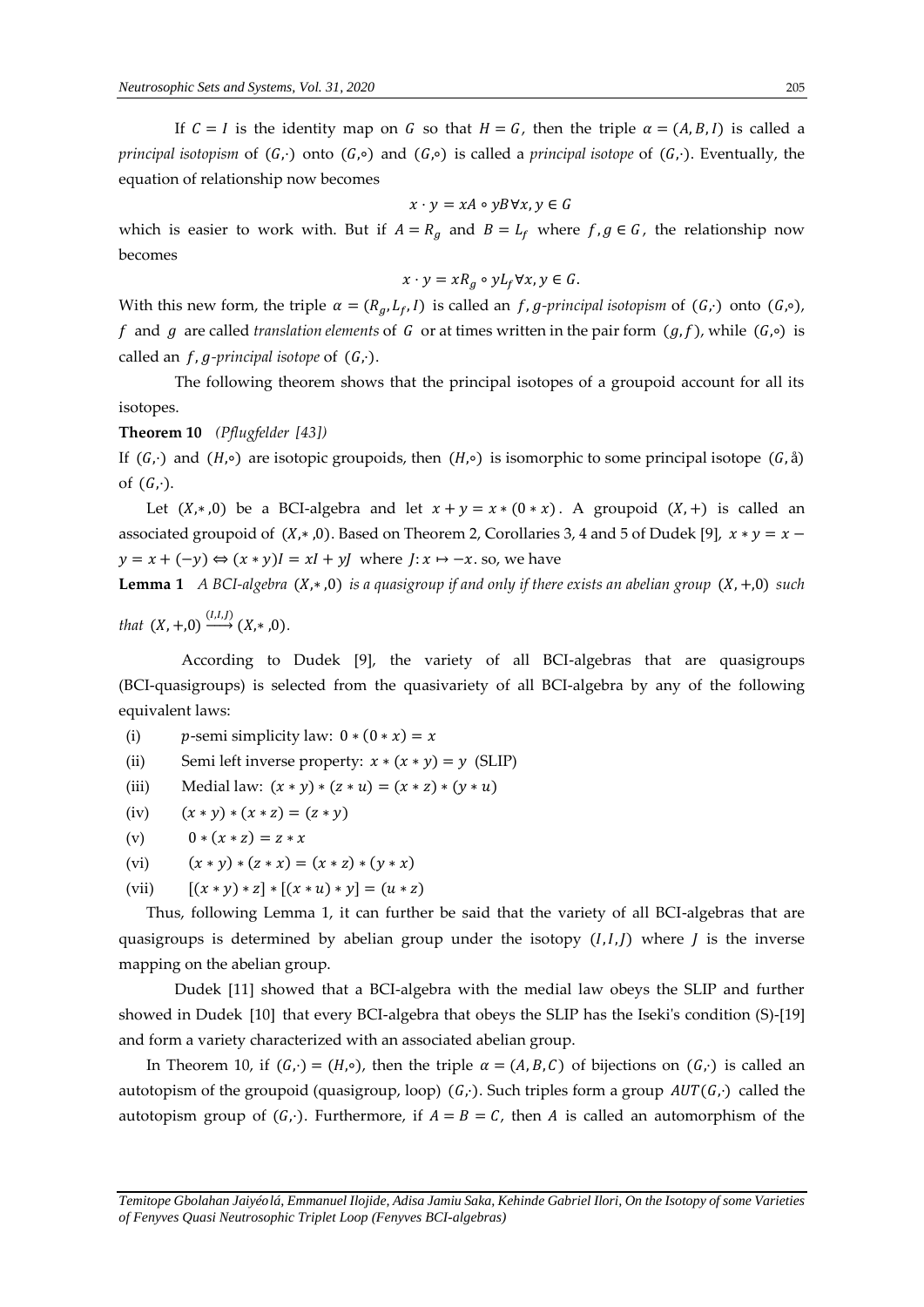groupoid (quasigroup, loop)  $(G, \cdot)$ . Such bijections form a group  $AUM(G, \cdot)$  called the automorphism group of  $(G, \cdot)$ .

The group of all permutation on  $G$  is called the permutation group of  $G$  and denoted by  $SYM(G)$ .

- 1.  $U \in SYM(G)$  is called autotopic if there exists  $(U, V, W) \in AUT(G, \cdot)$ ; the set of all such mappings forms a group  $\Sigma(G,\cdot)$ .
- 2.  $U \in SYM(G)$  is called  $\lambda$ -regular if there exists  $(U, I, U) \in AUT(G, \cdot)$ ; the set of all such mappings forms a group  $\Lambda(G,\cdot) \leq \Sigma(G,\cdot)$ .
- 3.  $U \in SYM(G)$  is called  $\rho$ -regular if there exists  $(I, U, U) \in AUT(G, \cdot)$ ; the set of all such mappings forms a group  $P(G, \cdot) \leq SYM(G)$ .
- 4.  $U \in SYM(G)$  is called  $\mu$ -regular if there exists  $U' \in SYM(G)$  such that  $(U, U'^{-1}, I) \in AUT(G, \cdot)$ .  $U'$ is called the adjoint of U. The set of all  $\mu$ -regular mappings forms a group  $\Phi(G, \cdot) \leq \Sigma(G, \cdot)$ . The set of all adjoint mapping forms a group  $\Psi(G, \cdot) \leq SYM(G)$ . Whenever  $U' = U$ , then U is said to be  $\mu$ -regular and self adjoint.

#### *1.4. Quasigroup, Loop and their Universality*

 In recent past, and up to the present time, identities of Bol-Moufang type have been studied on the platform of groupoids, quasigroups and loops by Fenyves [12], Phillips and Vojtĕchovský, P. [44] , [45], [46], Jaiyeola [20], Robinson [47], Burn [6], [7], [8], Kinyon and Kunen [40] and by several other authors to mention a few. Fenyves [13], Kinyon and Kunen [40], and Phillips and Vojtĕchovský [46] found some of these identities to be equivalent to associativity in quasigroups and loops (i.e. groups), and others to describe weak associative laws such as extra, Bol, Moufang, central, flexible laws in quasigroups and loops. These results are tabularly summarised in Jaiyéolá et al. [36].

Loops such as Bol loops, Moufang loops, central loops and extra loops are the most popular loops of Bol-Moufang type whose isotopic invariance (universality) has been considered. Some others are flexible loops, F-quasigroups, totally symmetric quasigroups(TSQ), distributive quasigroups, weak inverse property loops(WIPLs), cross inverse property loops(CIPLs), semi-automorphic inverse property loops(SAIPLs) and inverse property loops(IPLs). As shown in Pflugfelder [43], a left(right) inverse property loop is universal if and only if it is a left(right) Bol loop, so an IPL is universal if and only if it is a Moufang loop. Kepka et. al. [37], [38], [39] solved the Belousov problem concerning the universality of F-quasigroup which has been open since 1967. The universality of WIPLs and CIPLs has been addressed by Osborn [42] and Artzy [5] respectively while the universality of elasticity(flexibility) was studied by Syrbu [49]. Jaiyéolá [20], [22], Jaiyéolá and Adéníran [26], [27], [28] studied the universality of central loops while Jaiyéolá [23], [21], [24] , [25], Jaiyéolá and Adéníran [29], [31], [30], [32], and Jaiyéolá et al. [33] studied the universality Osborn loops.

#### *1.5. Some Existing Results on Fenyves BCI-algebras*

Jaiyéolá et al. [36] investigated Fenyves identities on the platform of BCI-algebras. They classified the Fenyves BCI-algebras into 46 associative and 14 non-associative types and showed that some Fenyves identities played the role of quasi-associativity, vis-a-vis Theorem 8 in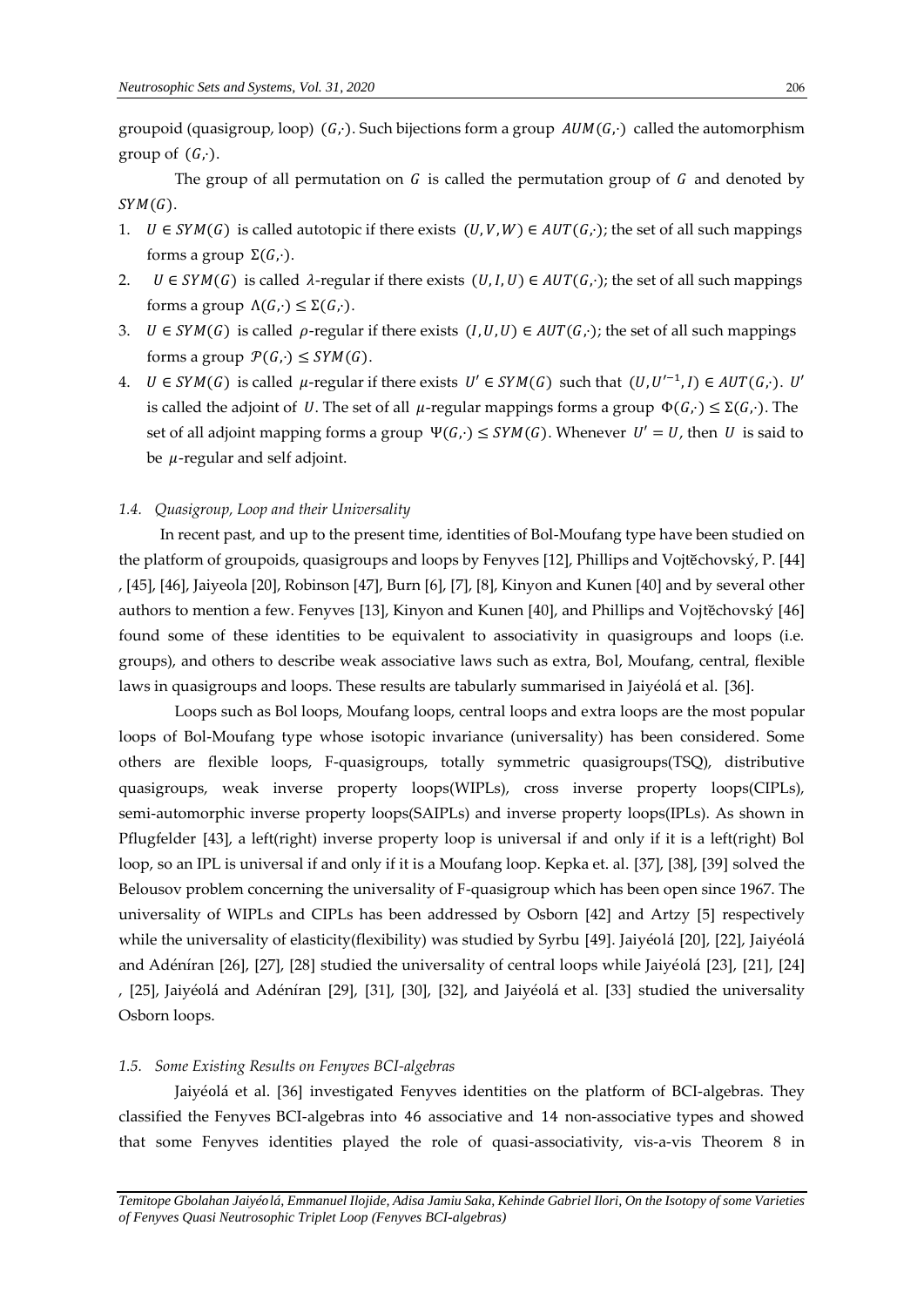BCI-algebras. Their work clarified the relationship between a BCI-algebra, a quasigroup and a loop. Some of their results are stated below.

**Theorem 11** *(Jaiyélá et al. [36])*

- 1. A BCI algebra  $X$  is a quasigroup if and only if it is  $p$ -semisimple.
- 2. A BCI algebra  $X$  is a loop if and only if it is associative.
- 3. An associative BCI algebra  $X$  is a Boolean group.

## **Theorem 12** *(Jaiyélá et al. [36])*

Let  $(X, *0)$  be a BCI-algebra. If X is any of the following Fenyves BCI-algebras, then X is associative.

1.  $F_1$ -algebra 2.  $F_2$ -algebra 3.  $F_4$ -algebra 4.  $F_6$ -algebra 5.  $F_7$ -algebra 6.  $F_9$ -algebra

7.  $F_{10}$ -algebra 8.  $F_{11}$ -algebra 9.  $F_{12}$ -algebra 10.  $F_{13}$ -algebra 11.  $F_{14}$ -algebra 12.  $F_{15}$ -algebra 13.  $F_{16}$ -algebra 14.  $F_{17}$ -algebra 15.  $F_{18}$ -algebra 16.  $F_{20}$ -algebra 17.  $F_{22}$ -algebra 18.  $F_{23}$ -algebra 19.  $F_{24}$ -algebra 20.  $F_{25}$ -algebra 21.  $F_{26}$ -algebra 22.  $F_{27}$ -algebra 23.  $F_{28}$ -algebra 24.  $F_{30}$ -algebra 25.  $F_{31}$ -algebra 26.  $F_{32}$ -algebra 27.  $F_{33}$ -algebra

28.  $F_{34}$ -algebra 29.  $F_{35}$ -algebra 30.  $F_{36}$ -algebra 31.  $F_{37}$ -algebra 32.  $F_{38}$ -algebra 33.  $F_{40}$ -algebra 34.  $F_{41}$ -algebra 35.  $F_{43}$ -algebra 36.  $F_{44}$ -algebra 37.  $F_{45}$ -algebra 38.  $F_{47}$ -algebra 39.  $F_{48}$ -algebra 40.  $F_{49}$ -algebra 41.  $F_{50}$ -algebra 42.  $F_{51}$ -algebra 43.  $F_{53}$ -algebra 44.  $F_{57}$ -algebra 45.  $F_{58}$ -algebra 46.  $F_{60}$ -algebra.

**Remark 4** All other  $F_i$ 's which are not mentioned in Theorem 12 were found to be non-associative. Every *BCI-algebra is naturally an* <sup>54</sup> *BCI-algebra. A BCI-algebra that obeys any of the 's in Theorem 12 is a Boolean group by Theorem 11(3), hence isomorphic to its associated groupoid (the abelian group in Lemma 1).* 

Zhang et al. [52] introduced quasi-neutrosophic triplet loops (QNTLs) which is made up of nine main types (cf. Definition 9 of Jaiyéolá et al. [36]). BCI-algebra belong to the class of three of these nine main types of QNTLs: (r-r)-QNT, (r-l)-QNTL and (r-lr)-QNTL. Therefore, any  $F_i$ BCI-algebra,  $1 \le i \le 60$  belongs to at least one of the following varieties of Fenyves quasi neutrosophic triplet loops: (r-r)-FQNTL, (r-l)-FQNTL and (r-lr)-FQNTL. Any associative QNTL is called a quasi neutrosophic triplet group (QNTG).

The variety of quasi neutrosophic triplet loop is a generalization of neutrosophic triplet group (NTG) which was originally introduced by Smarandache and Ali [48]. New results and developments on neutrosophic triplet groups and neutrosophic triplet loop have been reported by Zhang et al. [52], [54], [55], [53], and Smarandache and Jaiyéolá [34], [35].

#### *1.6. Motivation, Problem Statement, Aims and Objectives, Methodology*

In this current paper, the isotopy of BCI-algebras is the main focus of this study (an extension of the work in Jaiyéolá et al. [36]). Necessary and sufficient conditions for a groupoid isotope of a BCI-algebra to be a BCI-algebra will be established. It will be shown that  $p$ -semisimplicity, quasi-associativity and BCK-algebra are invariant under isotopies which are determined by some regular permutation groups. Furthermore, the isotopy of both the 46 associative and 14 non-associative Fenyves BCI-algebras will also be studied. This is with the view of showing that there exist some other laws aside (i) to (vii) in subsection 1.3 which can be used to select some other varieties of BCI-algebra (e.g.  $F_i$  BCI-algebras, which are not necessarily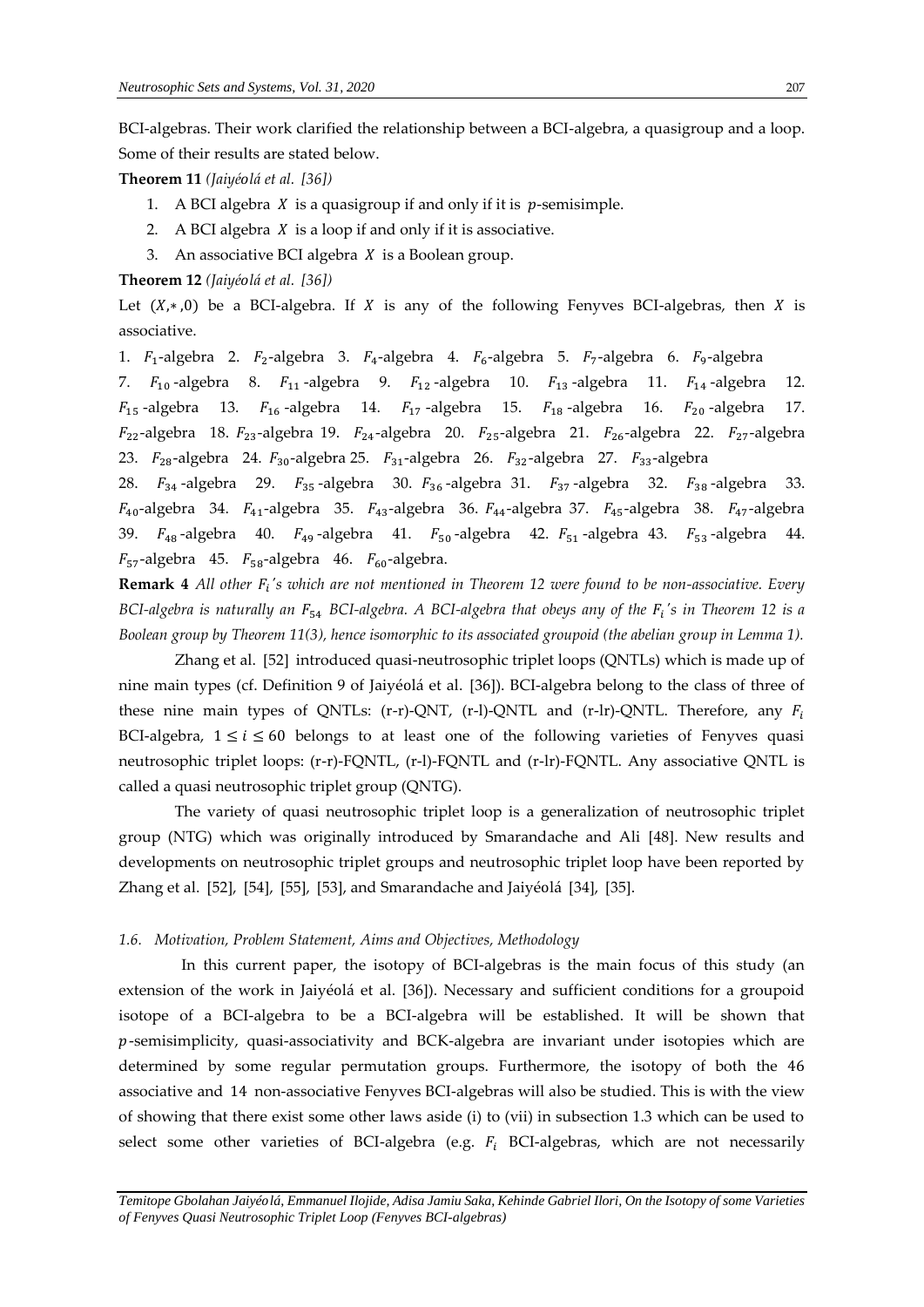quasigroups) from the quasivariety of all BCI-algebras. Furthermore, this will mean that such varieties of BCI-algebra (which are not necessarily quasigroups) can be determined by another structure under an isotopy which differs from  $(I, I, I)$ . Consequently, the 14 non-associative Fenyves BCI-algebras do not necessarily have the Iseki's conditions (S) based on the results in Theorem 14 of Jaiyéolá et al. [36].

## **2. Main Results**

*2.1. Regular Bijections of BCI-Algebras*

We need the following results on regular bijections of BCI-algebras.

**Lemma 2** *Let*  $(G, ⋅, 0)$  *be a BCI-algebra with*  $\delta, U \in SYM(G)$ *. Then the following hold:* 

- 1.  $\delta$  is  $\lambda$ -regular  $\Leftrightarrow \delta R_x = R_x \delta \Leftrightarrow L_{x\delta} = L_x \delta$  for all  $x \in G$ .
- 2.  $\delta$  is  $\rho$ -regular  $\Leftrightarrow \delta L_x = L_x \delta \Leftrightarrow R_{x\delta} = R_x \delta$  for all  $x \in G$ .
- 3.  $\delta$  is  $\mu$ -regular and self-adjoint  $\Leftrightarrow \delta R_x = R_{x\delta} \Leftrightarrow L_{x\delta} = \delta L_x$  for all  $x \in G$ .
- 4. If *U* is  $\lambda$ -regular, then  $L_{0U} = L_0 U$ ,  $xU \cdot x = 0U$  for all  $x \in G$ .
- 5. If *U* is  $\rho$ -regular, then  $U = R_{0U}$ ,  $0 \cdot 0U = 0U$ ,  $UL_0 = L_0U$ .
- 6. If *U* is *µ*-regular and self-adjoint, then  $0U \cdot 0U^{-1} = 0$ ,  $UR_{0U^{-1}} = I$ ,  $L_{0U} = UL_0$ .
- 7. If *U* is autotopic, then there exist  $V, W \in SYM(G)$  such that  $U^{-1}W = R_{0V}$ ,  $VL_{0U} = L_0W$ ,  $xU \cdot xV = 0W$  for all  $x \in G$ .

## *Proof.*

- 1.  $\delta$  is  $\lambda$ -regular  $\Leftrightarrow (\delta, I, \delta) \in \text{AUT } (G, \cdot) \Leftrightarrow \gamma \delta \cdot xI = (\gamma \cdot x)\delta \Leftrightarrow \gamma \delta R_x = \gamma R_x \delta \Leftrightarrow \delta R_x =$  $R_x \delta \Leftrightarrow y \delta R_x = y R_x \delta \Leftrightarrow y \delta \cdot x = (y \cdot x) \delta \Leftrightarrow x L_{y\delta} = x L_y \delta \Leftrightarrow L_{y\delta} = L_y \delta.$
- 2.  $\delta$  is  $\rho$ -regular  $\Leftrightarrow (I, \delta, \delta) \in \text{AUT } (G, \cdot) \Leftrightarrow xI \cdot y\delta = (x \cdot y)\delta \Leftrightarrow y\delta L_x = yL_x\delta \Leftrightarrow \delta L_x = yL_y\delta$  $L_x \delta \Leftrightarrow y \delta L_x = y L_x \delta \Leftrightarrow x \cdot y \delta = (x \cdot y) \delta \Leftrightarrow x R_{y \delta} = x R_y \delta \Leftrightarrow R_{y \delta} = R_y \delta.$
- 3.  $\delta$  is  $\mu$ -regular with adjoint  $\delta' = \delta \Leftrightarrow (\delta, \delta'^{-1}, I) \in \text{AUT } (G, \cdot) \Leftrightarrow x\delta \cdot y\delta'^{-1} = (x \cdot y)I \Leftrightarrow$  $x\delta \cdot y\delta\delta^{-1} = x \cdot y\delta$  (by replacing y by  $y\delta$ )  $\Leftrightarrow x\delta \cdot y = x \cdot y\delta \Leftrightarrow x\delta R_y = xR_{y\delta} \Leftrightarrow \delta R_y = x\delta R_y$  $R_{\nu\delta} \Leftrightarrow x\delta R_{\nu} = xR_{\nu\delta} \Leftrightarrow x\delta \cdot y = x \cdot y\delta \Leftrightarrow yL_{x\delta} = y\delta L_x \Leftrightarrow L_{x\delta} = \delta L_x.$
- 4. If *U* is  $\lambda$ -regular, then  $xU \cdot y = (xy)U$ . Put  $x = 0$  in this, then you have  $L_{0U} = L_0U$ . Putting  $y = x$ , we have  $xU \cdot x = 0U$ .
- 5. If U is  $\rho$ -regular, then  $x \cdot yU = (xy)U$ . Put  $y = 0$ , then you get  $U = R_{0U}$ . Putting  $x = y =$ 0, we have  $0 \cdot 0U = 0U$ . Substituting  $x = 0$ , we get  $UL_0 = L_0U$ .
- 6. If *U* is  $\mu$ -regular with adjoint  $U' = U$ , then  $x \cdot yU^{-1} = x \cdot y$ . Put  $x = y = 0$  to get  $0U \cdot$  $0U^{-1} = 0$ . Put  $y = 0$  to get  $UR_{0U^{-1}} = I$ . Put  $x = 0$  to get  $L_{0U} = UL_0$ .
- 7. If U is autotopic, then there exist  $V, W \in SYM(G)$  such that  $xU \cdot yV = x \cdot y$ . Putting  $y = 0$ , we get  $U^{-1}W = R_{0V}$ . Substituting  $x = 0$ , we have  $VL_{0U} = L_0W$ . Substituting  $y = x$ , we get  $xU \cdot xV = 0W$ .

#### *2.2. Quasi Neutrosophic Triplet Loop Isotopes of BCI-Algebras*

We now present results on isotopy of BCI-algebras.

**Theorem 13** *Let*  $(G, \cdot, 0) \xrightarrow{(\delta, \varepsilon, I)} (G, \cdot)$  *where*  $(G, \cdot, 0)$  *is a BCI-algebra and*  $(G, \cdot)$  *is a groupoid.* 

1. Let  $\varepsilon^{-1}\delta = \delta^{-1}\varepsilon$ . Then,  $(G,*,0)$  is a (r-r)-quasi NTL or (r-l)-quasi NTL or (r-rl)-quasi NTL if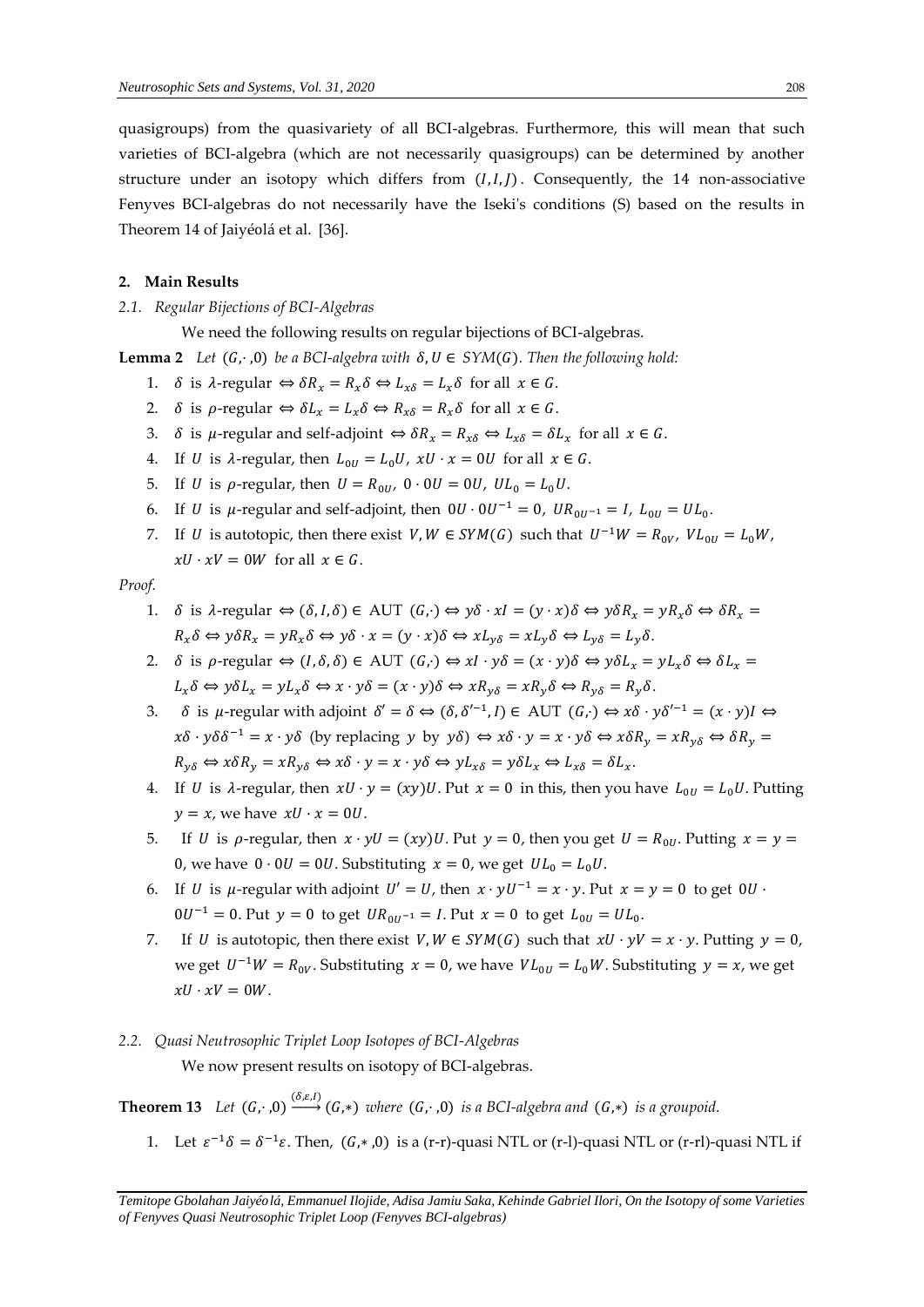and only if  $\delta = \varepsilon$  and  $\delta = R_{0\varepsilon^{-1}}$  (i.e.  $\exists g \in G \ni \delta = R_g$ ;  $g = 0\varepsilon^{-1}$ ).

- 2.  $(G, *, 0)$  is a BCI-algebra if and only if the following hold: a.  $\delta = R_{0\varepsilon^{-1}} \quad (\exists g \in G \ni \delta = R_g; g = 0\varepsilon^{-1});$ 
	- b.  $\delta = \varepsilon$ :
	- c.  $[(x \cdot y) * (x \cdot z)] * (z \cdot y) = 0.$

### *Proof.*

- 1.  $(G,*,0)$  is a (r-r)-quasi NTL or (r-l)-quasi NTL or (r-rl)-quasi NTL if and only if  $x * 0 = x$ and  $x * x = 0$ .
	- a.  $x * 0 = x \Leftrightarrow (x\delta^{-1} \cdot 0\varepsilon^{-1})I = x \Leftrightarrow x\delta^{-1}R_{0\varepsilon^{-1}} = x \Leftrightarrow \delta^{-1}R_{0\varepsilon^{-1}} = I \Leftrightarrow \delta = R_{0\varepsilon^{-1}}.$
	- b.  $x * x = 0 \Leftrightarrow x\delta^{-1} \cdot x\varepsilon^{-1} = 0 = x^2$ . Replace x by  $x\varepsilon^{-1}\delta$  to get  $x * x = 0 \Leftrightarrow x\varepsilon^{-1}\delta\delta^{-1} \cdot x\varepsilon^{-1}$  $x\varepsilon^{-1}\delta\varepsilon^{-1} = (x\varepsilon^{-1}\delta)^2 \Leftrightarrow x\varepsilon^{-1} \cdot x\varepsilon^{-1}\delta\varepsilon^{-1} = 0 \Leftrightarrow x\varepsilon^{-1} \cdot x\delta^{-1} = 0$ . So,  $x\delta^{-1} \cdot x\varepsilon^{-1} = 0$ and  $x \varepsilon^{-1} \cdot x \delta^{-1} = 0$  implies that  $x \delta^{-1} = x \varepsilon^{-1} \Leftrightarrow \delta = \varepsilon$ .

2. For the forward, we shall assume that  $(G, \cdot, 0) \xrightarrow{( \delta, \varepsilon, I)} (G, *)$  and  $(G, *, 0)$  is a BCI-algebra.

- a. As above in 1,  $x * 0 = x \Leftrightarrow \delta = R_{0\varepsilon^{-1}}$ .
- b. Let  $x * y = 0$  and  $y * x = 0$ , and so  $x\delta^{-1} \cdot y\epsilon^{-1} = 0$  and  $y\delta^{-1} \cdot x\epsilon^{-1} = 0$  respectively. The equation  $y\delta^{-1} \cdot x\varepsilon^{-1} = 0$  can be re-written as  $y\delta^{-1} \cdot x\varepsilon^{-1} = y^2$ . Now, replacing y by  $ye^{-1}\delta$  to get  $ye^{-1}\delta\delta^{-1} \cdot xe^{-1} = (ye^{-1}\delta)^2 \Rightarrow ye^{-1} \cdot xe^{-1} = 0 \Rightarrow ye^{-1} \cdot xe^{-1} = x^2$ . Furthermore, x by  $x\delta^{-1}\varepsilon$  to get  $y\varepsilon^{-1} \cdot x\delta^{-1}\varepsilon\varepsilon^{-1} = (x\delta^{-1}\varepsilon)^2 \Rightarrow y\varepsilon^{-1} \cdot x\delta^{-1} = 0$ .

Thus, we have shown that  $x\delta^{-1} \cdot y\varepsilon^{-1} = 0$  and  $y\varepsilon^{-1} \cdot x\delta^{-1} = 0$ . Recall that  $x \cdot y = 0$  and  $y \cdot x = 0$  imply that  $x = y$ . So,  $x\delta^{-1} = y\varepsilon^{-1} \Rightarrow \delta = \varepsilon$ .

c.  $[(x * y) * (x * z)] * (z * y) = 0 \Leftrightarrow [(x\delta^{-1} \cdot y\varepsilon^{-1})\delta^{-1} \cdot (x\delta^{-1} \cdot z\varepsilon^{-1})\varepsilon^{-1}]\delta^{-1} \cdot [(z\delta^{-1} \cdot z\varepsilon^{-1})\varepsilon^{-1}]$  $(y\varepsilon^{-1})$ ] $\varepsilon^{-1} = 0$ . Replace  $x\delta^{-1}$  by x,  $y\varepsilon^{-1}$  by y, and  $z\varepsilon^{-1}$  by z to get  $[(x \cdot y)\delta^{-1} \cdot (x \cdot y)]$  $(z) \varepsilon^{-1} \cdot [\varepsilon \varepsilon \delta^{-1} \cdot y] \varepsilon^{-1} = 0 \Rightarrow [(x \cdot y) * (x \cdot z)] \delta^{-1} \cdot [z \varepsilon \delta^{-1} \cdot y] \varepsilon^{-1} = 0 \Rightarrow [(x \cdot y) * (x \cdot z)] \delta^{-1} \cdot [z \varepsilon \delta^{-1} \cdot y] \varepsilon^{-1} = 0$  $[z]$  \*  $[z\epsilon \delta^{-1} \cdot y] = 0 \Rightarrow [(x \cdot y) * (x \cdot z)] * [z \cdot y] = 0.$ 

For the converse: we shall assume (a), (b) and (c). Following directly the reverse of  $2(a)$ ,  $x * 0 = x$ . Since  $\delta = \varepsilon$ , then  $x * y = 0 \Rightarrow x\delta^{-1} \cdot y\varepsilon^{-1} = 0$  and  $y * x = 0 \Rightarrow y\delta^{-1} \cdot x\varepsilon^{-1} = 0$ which means that  $x\delta^{-1} \cdot y\delta^{-1} = 0$  and  $y\delta^{-1} \cdot x\delta^{-1} = 0$  imply  $x = y$ . Since  $\delta = \varepsilon$ , then (c) can be reversed to get  $[(x * y) * (x * z)] * (z * y) = 0$ . ∴  $(G, * , 0)$  is a BCI-algebra.

**Corollary 1** Let  $(G, \cdot, 0) \xrightarrow{(R_g, R_g, I)} (G, *)$  where  $(G, \cdot, 0)$  is a BCI-algebra and  $(G, *)$  is a groupoid.

- 1.  $(G, *, 0)$  is a (r-r)-quasi NTL, (r-l)-quasi NTL and (r-rl)-quasi NTL.
- 2.  $(G,*,0)$  is a BCI-algebra if and only if  $[(x \cdot y) * (x \cdot z)] * (z \cdot y) = 0$  holds.

*Proof.* We shall use Theorem 13. 1 and 2 are true because  $R_g = R_{0R_g^{-1}}$  since  $g = 0R_g^{-1} \Leftrightarrow g^2 = 0$ , which is true in the BCI-algebra  $(G, \cdot, 0)$ .

**Theorem 14** Let  $(G, \cdot, 0) \xrightarrow{(A, B, C)} (H, \circ)$  such that  $0C = 0'$ , where  $(G, \cdot, 0)$  is a BCI-algebra and  $(H, \circ)$  is a

*groupoid.*

1. Let  $A^{-1}B = B^{-1}A$ , then  $(H, \circ, 0')$  is a (r-r)-quasi NTL or (r-l)-quasi NTL or (r-rl)-quasi NTL if and only if  $A = B$  and  $A = R_{0'B} - iC$  (i.e.  $\exists g \in G \ni A = R_gC, g =$ 

*Temitope Gbolahan Jaiyélá, Emmanuel Ilojide, Adisa Jamiu Saka, Kehinde Gabriel Ilori, On the Isotopy of some Varieties of Fenyves Quasi Neutrosophic Triplet Loop (Fenyves BCI-algebras)*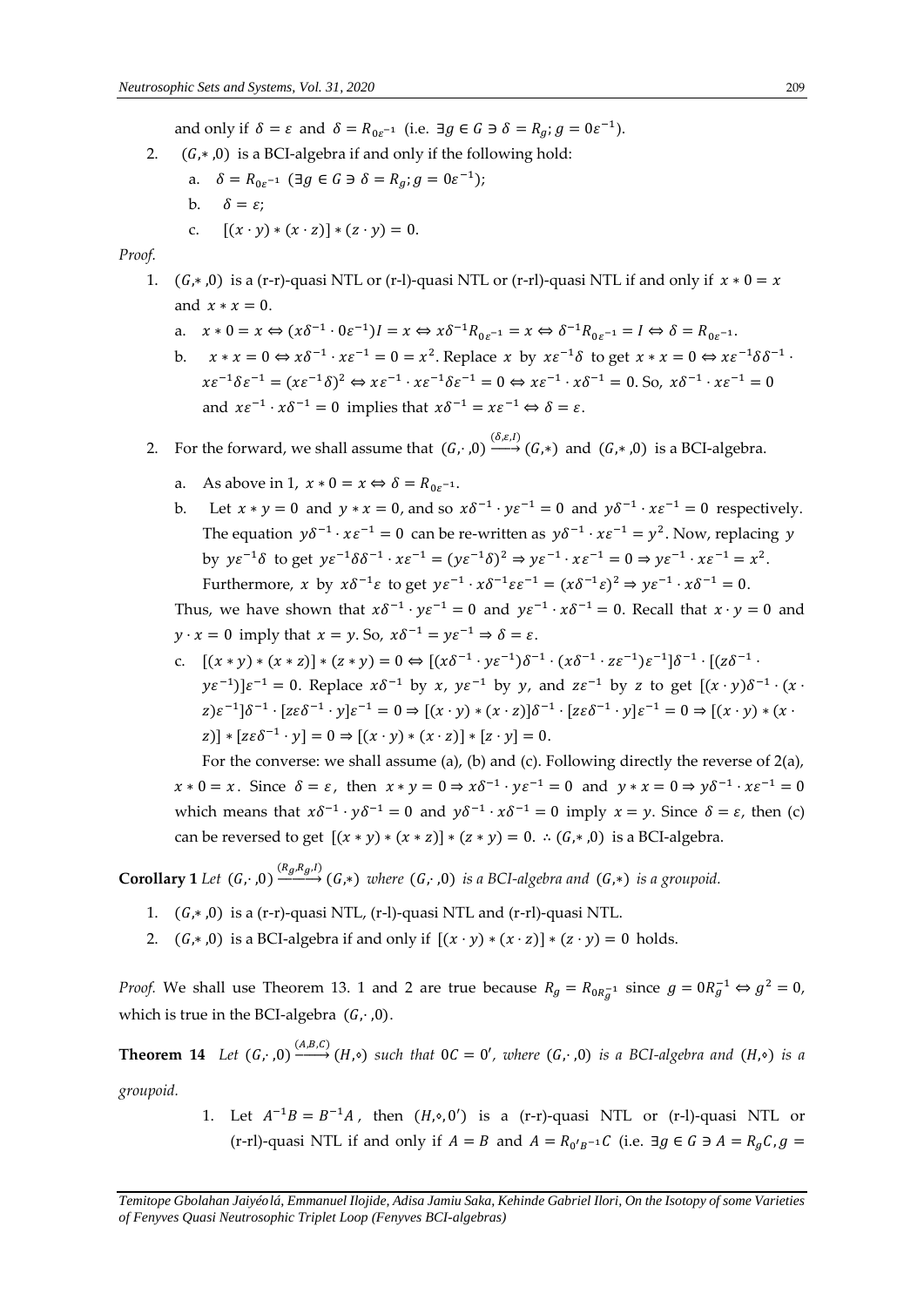$0'B^{-1}$ ).

- 2.  $(H, \circ, 0')$  is a BCI-algebra if and only if the following hold:
	- a.  $A = R_{0'B^{-1}}C$  ( $\exists g \in G \ni A = R_gC, g = 0'B^{-1}$ ); b.  $A = B$ :
		- c.  $[(x \circ y) \circ (x \circ z)] \circ (z \circ y) = 0'.$

*Proof.* We make use of Theorem 13. Theorem 10 shall be applied in here as follows:  $(G,*)$  is a

principal isotope of  $(G, \cdot)$  such that  $(G, \ast) \stackrel{C}{\cong} (H, \circ)$ .

- a. is true  $\Leftrightarrow AC^{-1} = R_{0(BC^{-1})^{-1}} \Leftrightarrow AC^{-1} = R_{0CB^{-1}} \Leftrightarrow A = R_{0'B^{-1}}C$ .
- b. is true  $\Leftrightarrow AC^{-1} = BC^{-1} \Leftrightarrow A = B$ .
- c.  $[(x \cdot y) * (x \cdot z)] * (z \cdot y) = 0 \Leftrightarrow {[(x \cdot y) * (x \cdot z)] * (z \cdot y)}C = 0C \Leftrightarrow [(x \cdot y) * (x \cdot z)]C$  $(z \cdot y)C = 0' \Leftrightarrow [(x \cdot y)C \circ (x \cdot z)C] \circ (z \cdot y)C = 0' \Leftrightarrow [(xA \circ yB) \circ (xA \circ zB)] \circ (zA \circ yB) =$  $0'.$

Replace *xA* by *x*, *yB* by *y*, and *zB* by *z* to get  $[(x \circ y) \circ (x \circ z)] \circ (zB^{-1}A \circ y) = 0' \Leftrightarrow$  $[(x \circ y) \circ (x \circ z)] \circ (z \circ y) = 0'.$ 

 $\bf{Corollary 2}$  *Let*  $(G, \cdot, 0) \xrightarrow{(R_gC, R_gC, C)} (H, \diamond)$  where  $(G, \cdot, 0)$  is a BCI-algebra and  $(H, \diamond)$  is a groupoid. Let  $0C =$ 

0′*, then* 

- 1.  $(H, \circ, 0')$  is a (r-r)-quasi NTL, (r-l)-quasi NTL and (r-rl)-quasi NTL.
- 2.  $(H, \circ, 0')$  is a BCI-algebra if and only if  $[(x \circ y) \circ (x \circ z)] \circ (z \circ y) = 0'$  holds.

*Proof.* We shall use Theorem 14. 1 and 2 are true because  $R_gC = R_{0r(R_gC)^{-1}}C$  since  $g = 0'(R_gC)^{-1} \Leftrightarrow$  $g = 0'C^{-1}R_g^{-1} \Leftrightarrow g = 0R_g^{-1} \Leftrightarrow g^2 = 0$ , which is true in the BCI-algebra  $(G, \cdot, 0)$ .

*2.3. Isotopy of [-semisimple, quasi-associative] BCI-Algebras and BCK-Algebras*

Isotopy of p-semisimple, quasi-associative BCI-algebras and BCK-Algebras is presented.

**Theorem 15** *Let*  $(G, \cdot, 0) \xrightarrow{(S, \varepsilon, I)} (G, \ast, 0)$  *where*  $(G, \cdot, 0)$  *is a BCI-algebra and*  $(G, \ast, 0)$  *is a BCI-algebra. Under any of the following conditions:* 

 $1.0\delta = 0, \delta \in \mathcal{P}(G,*)$  and  $|\delta| = 2$  (i.e.  $\delta^2 = I$ );

 $2.\delta \in \Phi(G,*)$  with  $\delta' = \delta \in \Psi(G,*)$  and  $|\delta| = 2;$ 

 $(G, \cdot, 0)$  is p-semisimple if and only if  $(G, \cdot, 0)$  is p-semisimple.

*Proof.* By Theorem 13,  $\delta = \varepsilon$ .

- 1.  $(G, \cdot, 0)$  is p-semisimple if and only if  $0 \cdot (0 \cdot x) = x \Leftrightarrow L_0^2 = I$ .  $(G, \cdot, 0)$  is p-semisimple if and only if  $0\delta * (0\delta * x\delta)\delta = x \Leftrightarrow 0 * (0 * x\delta)\delta = x \Leftrightarrow 0 * (0 * x)\delta = x\delta \Leftrightarrow \mathbb{L}_0 \delta \mathbb{L}_0 = \delta.$ Following 2. of Lemma 2,  $(G, \cdot, 0)$  is p-semisimple if and only if  $\mathbb{L}^2_0 = I \Leftrightarrow (G, \cdot, 0)$  is -semisimple.
- 2.  $(G, \cdot, 0)$  is  $p$ -semisimple if and only if  $(x \cdot y) \cdot (x \cdot z) = z \cdot y \Leftrightarrow L_x L_{x \cdot y} = R_y$ .  $(G, \cdot, 0)$  is p-semisimple if and only if  $(x\delta * y\epsilon)\delta * (x\delta * z\epsilon)\epsilon = z\delta * y\epsilon \Leftrightarrow (x * y)\delta * (x * z)\delta = z * y \Leftrightarrow$  $\mathbb{L}_{\chi} \delta \mathbb{L}_{(x*y)\delta} = \mathbb{R}_{y}.$

*Temitope Gbolahan Jaiyélá, Emmanuel Ilojide, Adisa Jamiu Saka, Kehinde Gabriel Ilori, On the Isotopy of some Varieties of Fenyves Quasi Neutrosophic Triplet Loop (Fenyves BCI-algebras)*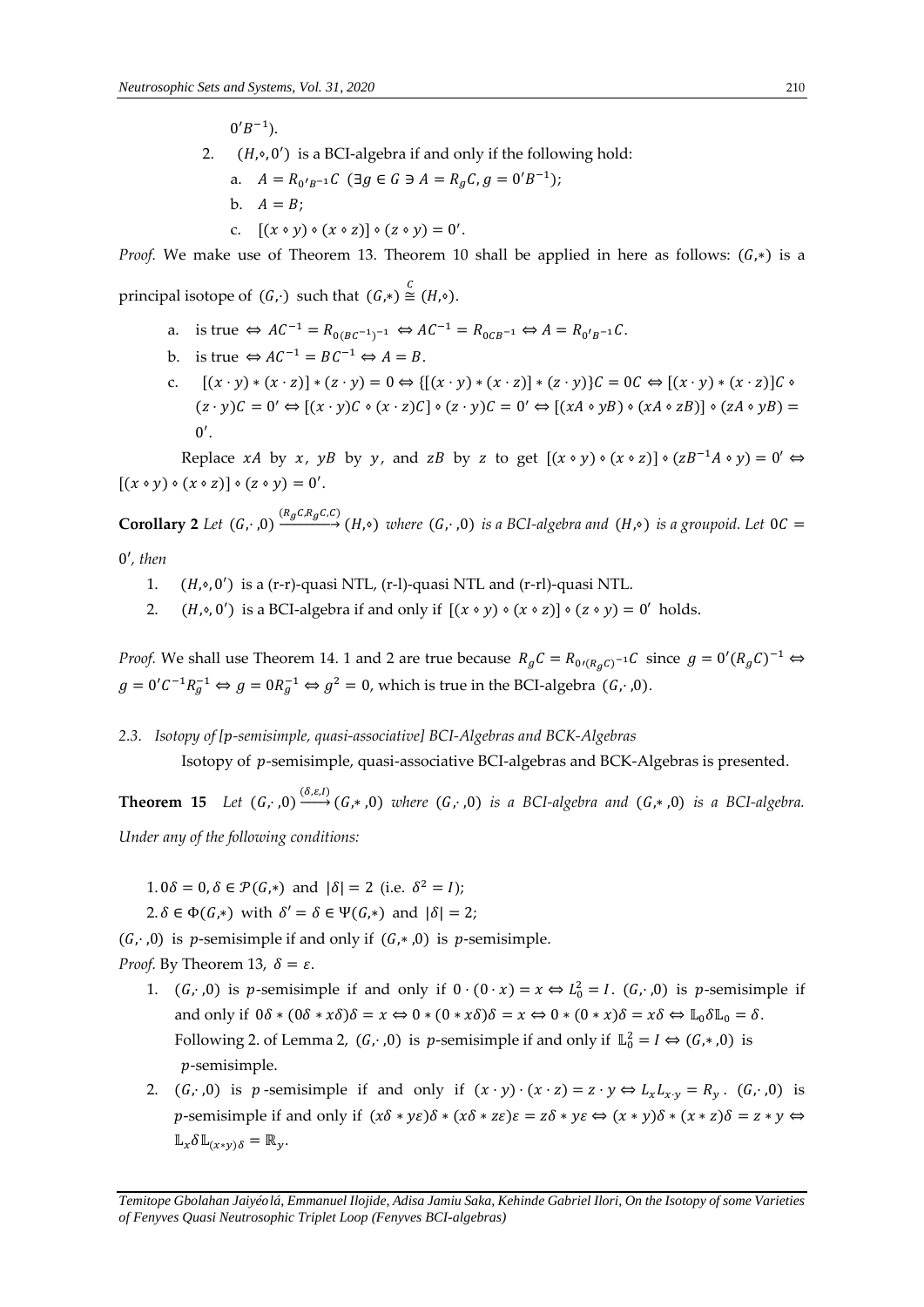Following 3. of Lemma 2,  $(G, \cdot, 0)$  is p-semisimple if and only if  $\mathbb{L}_x \delta^2 \mathbb{L}_{(x \ast y)} = \mathbb{R}_y$  $\mathbb{L}_{x}\mathbb{L}_{(x*y)}$ 

 $\mathbb{R}_{y} \Leftrightarrow (G,*,0)$  is p-semisimple.

**Corollary 3** Let  $(G, \cdot, 0) \xrightarrow{(A, B, C)} (H, \circ, 0')$  where  $(G, \cdot, 0)$  is a BCI-algebra and  $(H, \circ, 0')$  is a BCI-algebra, and (G,\*) *is a principal isotope of* (G,⋅). Under any of the following conditions:

- 1.  $0C = 0A, AC^{-1} \in \mathcal{P}(G,*)$  and  $CA^{-1}C = A;$
- 2.  $AC^{-1} \in \Phi(G,*)$  with  $(AC^{-1})' = AC^{-1} \in \Psi(G,*)$  and  $CA^{-1}C = A;$

 $(G, \cdot, 0)$  is p-semisimple if and only if  $(H, \diamond, 0')$  is p-semisimple. *Proof.* Use the Theorem 15.

**Theorem 16** Let  $(G, \cdot, 0) \xrightarrow{(S, \varepsilon, I)} (G, \cdot, 0)$  where  $(G, \cdot, 0)$  is a BCI-algebra and  $(G, \cdot, 0)$  is a BCI-algebra such *that*  $0\delta = 0$ .  $(G, \cdot, 0)$  *is a BCK-algebra if and only if*  $(G, \ast, 0)$  *is a BCK-algebra.* 

*Proof.* (G,  $, 0$ ) is a BCK-algebra if and only if  $0 \cdot x = 0 \Leftrightarrow 0 \delta \cdot x = 0 \Leftrightarrow 0 \cdot x = 0 \Leftrightarrow 0 \cdot x = 0$  if and only if  $(G, *, 0)$  is a BCK-algebra.

**Corollary 4** Let  $(G, \cdot, 0) \xrightarrow{(A, B, C)} (H, \circ, 0')$  where  $(G, \cdot, 0)$  is a zero-cancellative BCI-algebra and  $(H, \circ, 0')$  is a *BCI-algebra such that*  $0C = 0A = 0'$ .  $(G, \cdot, 0)$  *is a BCK-algebra if and only if*  $(H, \circ, 0')$  *is a BCK-algebra.* 

*Proof.* Use the Theorem 16.

**Theorem 17** *Let*  $(G, \cdot, 0, \leq) \xrightarrow{(S, \varepsilon, I)} (G, * , 0, \leq)$  *where*  $(G, \cdot, 0)$  *is a BCI-algebra and*  $(G, * , 0)$  *is a BCI-algebra.* 

*Under any of the following conditions:* 

- $1.\delta \in \mathcal{P}(G,*) \cap \Lambda(G,*)$ ;
- $2.\delta \in \mathcal{P}(G,*) \cap \Phi(G,*)$  with  $\delta' = \delta \in \Psi(G,*)$ ;
- 3.  $\delta \in \Lambda(G,*) \cap \Phi(G,*)$  with  $\delta' = \delta \in \Psi(G,*)$ ;

 $(G, \cdot, 0)$  is quasi-associative if and only if  $(G, \cdot, 0)$  is quasi-associative.

*Proof.* In the light of Theorem 2, we shall adopt the following representation for any two self maps *A* and *B* on  $G: A \leq B \Leftrightarrow xA \leq xB$  and  $A \leq B \Leftrightarrow xA \leq xB$  for all  $x \in G$ . Recall that by Theorem 2,  $x \cdot y = 0 \Leftrightarrow x \leq y$  and  $x * y = 0 \Leftrightarrow x \leq y$ . So,  $x \leq y \Leftrightarrow x \cdot y = 0 \Leftrightarrow x \delta * y \varepsilon = 0 \Leftrightarrow x \delta \leq y$ *yε*. Hence,  $x \le y \Leftrightarrow x\delta \le y\epsilon$ . Note that by Theorem 13,  $\delta = \epsilon$ .

1.  $(G, \cdot, 0)$  is quasi-associative if and only if  $(x \cdot y) \cdot z \leq x \cdot (y \cdot z) \Leftrightarrow (x \delta * y \epsilon) \delta * z \epsilon \leq x \delta * y \epsilon$  $(y\delta * z\varepsilon)\varepsilon \Leftrightarrow (x * y)\delta * z \leq x * (y * z)\varepsilon \Leftrightarrow \mathbb{R}_{v}\delta\mathbb{R}_{z} \leq \mathbb{R}_{(v * z)\delta}$ .

Following 1. and 2. of Lemma 2,  $(G, \cdot, 0)$  is quasi-associative if and only if  $\delta \mathbb{R}_{v} \mathbb{R}_{z} \leq \delta \mathbb{R}_{v \times z} \Leftrightarrow (x \delta *$  $(y) * z \leq x\delta * (y * z) \Leftrightarrow (x * y) * z \leq x * (y * z) \Leftrightarrow [(x * y) * z] \cdot [x * (y * z)] = 0 \Leftrightarrow [(x * y) * z] \delta * [x * y]$  $(y * z) | \varepsilon = 0 \Leftrightarrow [(x * y) * z \delta] * [x * (y * z \varepsilon)] = 0 \Leftrightarrow [(x * y) * z] * [x * (y * z)] = 0 \Leftrightarrow [(x * y) * z] \le$  $[x * (y * z)]$  if and only if  $(G, *, 0)$  is quasi-associative.

2. By Lemma 2,  $\delta \in \mathcal{P}(G,*) \cap \Lambda(G,*) \Leftrightarrow \delta \in \mathcal{P}(G,*) \cap \Phi(G,*)$  with  $\delta' = \delta \in \Psi(G,*)$ . Hence, the

*Temitope Gbolahan Jaiyélá, Emmanuel Ilojide, Adisa Jamiu Saka, Kehinde Gabriel Ilori, On the Isotopy of some Varieties of Fenyves Quasi Neutrosophic Triplet Loop (Fenyves BCI-algebras)*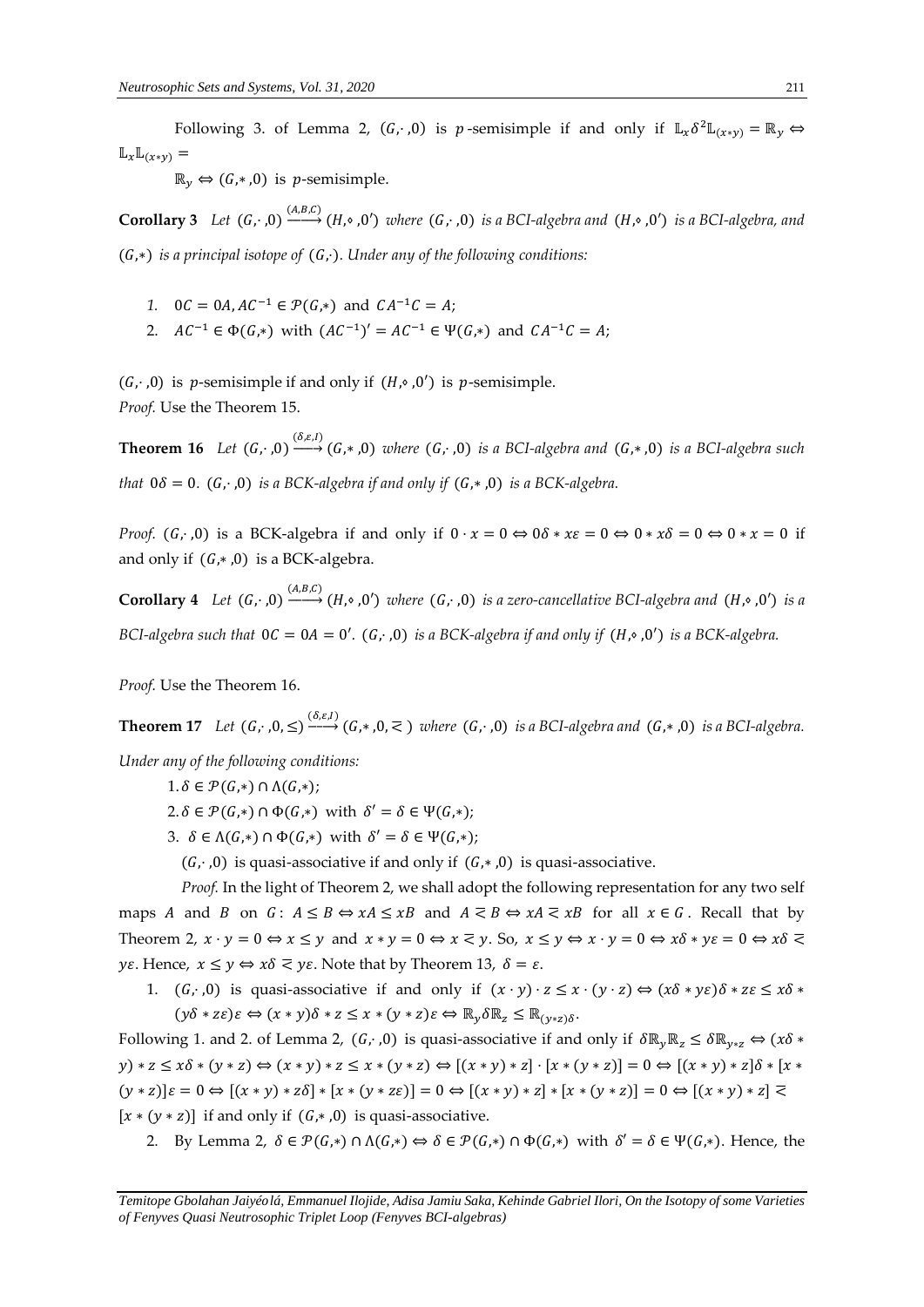conclusion follows by 1.

3. By Lemma 2,  $\delta \in \mathcal{P}(G,*) \cap \Lambda(G,*) \Leftrightarrow \delta \in \Lambda(G,*) \cap \Phi(G,*)$  with  $\delta' = \delta \in \Psi(G,*)$ . Hence, the conclusion follows by 1.

**Corollary 5** *Let*  $(G, \cdot, 0) \xrightarrow{(A, B, C)} (H, \circ, 0')$  *where*  $(G, \cdot, 0)$  *is a BCI-algebra,*  $(H, \circ, 0')$  *is a BCI-algebra and* (G,\*) is a principal isotope of (G,·) with  $0C = 0'$ . Under any of the following conditions:

- 1.  $AC^{-1} \in \mathcal{P}(G,*) \cap \Lambda(G,*)$ ;
- 2.  $AC^{-1} \in \mathcal{P}(G,*) \cap \Phi(G,*)$  with  $(AC^{-1})' = AC^{-1} \in \Psi(G,*)$ ;
- 3.  $AC^{-1} \in \Lambda(G,*) \cap \Phi(G,*)$  with  $(AC^{-1})' = AC^{-1} \in \Psi(G,*)$ ;

 $(G, \cdot, 0)$  is quasi-associative if and only if  $(H, \diamond, 0')$  is quasi-associative.

*Proof.* Use the Theorem 5.

## *2.4. Isotopy of Associative Fenyves BCI-Algebras*

Isotopy of associative Fenyves BCI-algebras is presented. The set  $Centrum(G,·)$  of a groupoid  $(G, \cdot)$  is defined as  $Centrum(G, \cdot) = \{x \in G : xy = yx \forall y \in G\}.$ 

**Theorem 18** *Let*  $(G, \cdot, 0) \xrightarrow{(\alpha, \alpha, I)} (G, \ast, 0)$  *where*  $(G, \cdot, 0)$  *and*  $(G, \ast, 0)$  *are BCI-algebras.*  $(G, \ast, 0)$  *is* associative if and only if  $0\alpha^{-1} \in Centrum(G,\cdot)$ .

*Proof.*  $0 * x = x \Leftrightarrow 0 \alpha^{-1} \cdot x \alpha^{-1} = x \Leftrightarrow \alpha = L_{0\alpha^{-1}} \Leftrightarrow R_{0\alpha^{-1}} = L_{0\alpha^{-1}} \Leftrightarrow 0 \alpha^{-1} \in Centrum(G, \cdot).$ 

**Corollary 6** *Let*  $(G, \cdot, 0) \xrightarrow{(A, A, C)} (H, \circ, 0')$  *where*  $(G, \cdot, 0)$  *and*  $(H, \circ, 0')$  *are BCI-algebras.*  $(H, \circ, 0')$  *is* associative if and only if  $0CA^{-1} \in Centrum(G,\cdot)$ .

*Proof.* Use Theorem 18.

**Corollary** 7 Let  $(G, \cdot, 0) \xrightarrow{(\alpha, \alpha, I)} (G, \ast, 0)$  where  $(G, \cdot, 0)$  and  $(G, \ast, 0)$  are BCI-algebras.  $(G, \ast, 0)$  is an  $F_i$ -algebra if and only if  $0\alpha^{-1} \in Centrum(G, \cdot)$  for  $i = 1,2,4,6,7,9,10,11,12,13,14,15,16,17,18,20,22,$ 23,24,25,26,27,28,30,31,32,33,34,35,36, 37,38,40,41,43,44,45,47,48,49,50,51,53,57,58,60*.* 

*Proof.* This follows by Theorem 18 and Theorem 12.

**Corollary 8** Let  $(G, \cdot, 0) \xrightarrow{(A, A, C)} (H, \circ, 0')$  where  $(G, \cdot, 0)$  and  $(H, \circ, 0')$  are BCI-algebras.  $(H, \circ, 0')$  is an  $F_i$ -algebra if and only if 0CA<sup>-1</sup> ∈ Centrum(G,·) for  $i = 1,2,4,6,7,9,10,11,12,13,14,15,16,17,18,20,22,$ 23,24,25,26,27,28,30,31,32,33,34,35,36, 37,38,40,41,43,44,45,47,48,49,50,51,53,57,58,60*.* 

*Proof.* This follows by Corollary 6 and Theorem 12.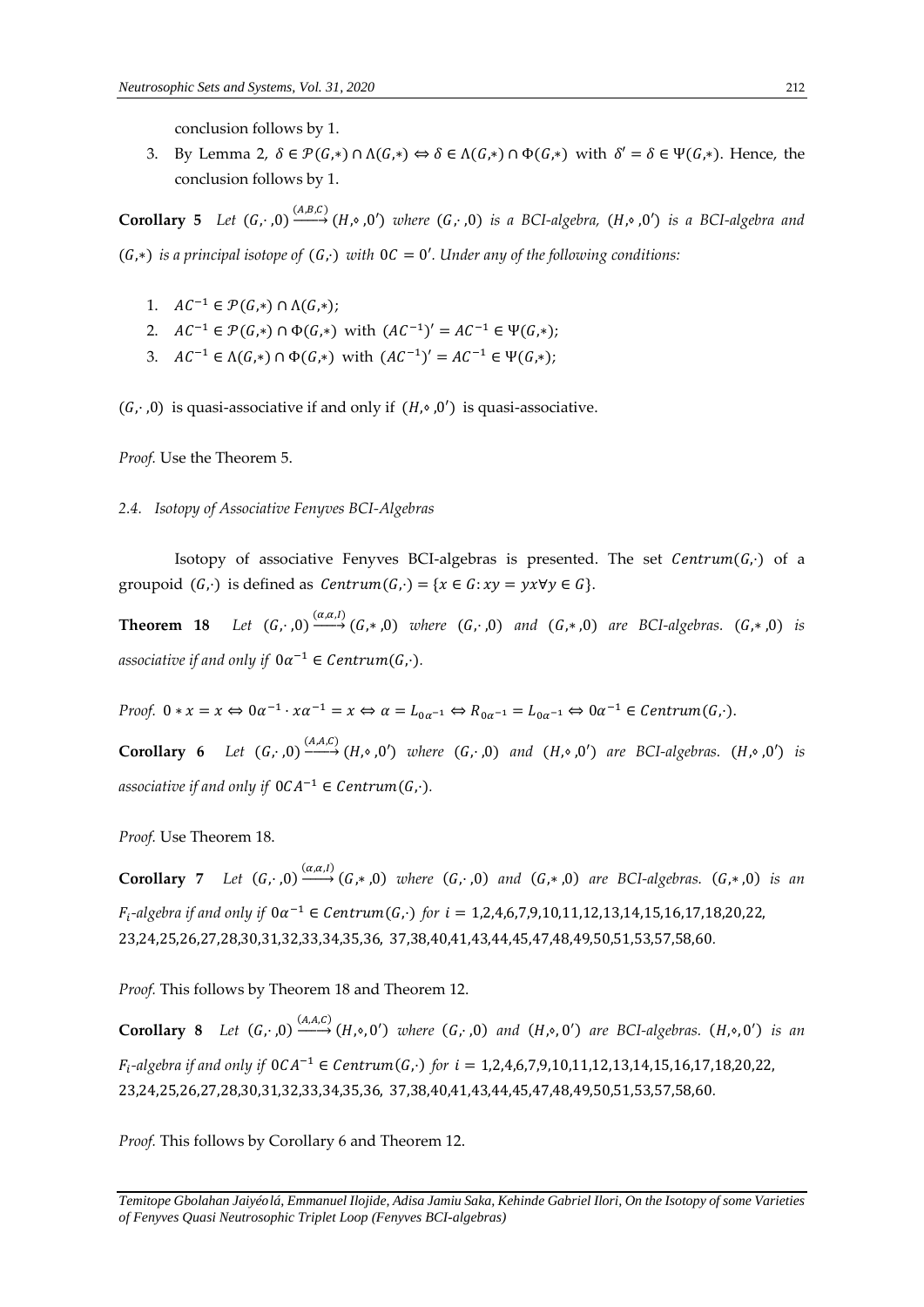**Theorem 19** Let  $(G, \cdot, 0) \xrightarrow{( \delta, \varepsilon, I)} (G, \ast, 0)$  where  $(G, \cdot, 0)$  BCI-algebra and  $(G, \ast, 0)$  is a BCI-algebra. Then  $(G, \cdot, 0)$  *is associative if and only if*  $(G, *, 0)$  *is associative.* 

*Proof.*  $(G, \cdot, 0)$  is associative if and only if  $x \cdot y = y \cdot x \Leftrightarrow x \delta * y \varepsilon = y \delta * x \varepsilon \Leftrightarrow x * y = y * x \Leftrightarrow (G, * , 0)$ is associative.

**Corollary 9** *Let*  $(G, \cdot, 0) \xrightarrow{(A, B, C)} (H, \circ, 0')$  where  $(G, \cdot, 0)$  is a BCI-algebra and  $(H, \circ, 0')$  is a BCI-algebra. *Then*  $(G, \cdot, 0)$  *is associative if and only if*  $(H, \circ, 0')$  *is associative.* 

*Proof.* This follows from Theorem 19.

*Let* $(G, \cdot, 0) \xrightarrow{(S, \varepsilon, l)} (G, \cdot, 0)$ *where* $(G, \cdot, 0)$ *is a BCI-algebra and* $(G, \cdot, 0)$ *is a BCI-algebra. Then*  $(G, \cdot, 0)$  is an  $F_i$  -algebra if and only if  $(G, \ast, 0)$  is an  $F_i$  $F_i$  -algebra,  $i =$ 1,2,4,6,7,9,10,11,12,13,14,15,16,17,18,20,22,23,24,25,26,27,28,30,31,32,33,34,35,36,37,38,40,41, 43,44,45,47,48,49,50,51,53,57,58,60*.* 

*Proof.* This follows from Theorem 12 and Theorem 19.

**Corollary 11** Let  $(G, \cdot, 0) \xrightarrow{(A,B,C)} (H, \circ, 0')$  where  $(G, \cdot, 0)$  is a BCI-algebra and  $(H, \circ, 0')$  is a BCI-algebra. *Then*  $(G, ., 0)$  *is an F<sub>i</sub>* -algebra if and only if  $(H, \circ, 0')$  *is an F<sub>i</sub>* -algebra, *i* = 1,2,4,6,7,9,10,11,12,13,14,15,16,17,18,20,22,23,24,25,26,27,28,30,31,32,33,34,35,36,37,38,40,41, 43,44,45,47,48,49,50,51,53,57,58,60*.* 

*Proof.* This follows from Theorem 12 and Corollary 9.

 ${\bf Remark~5}$  Note that those  $\,F_i\,$  identities which are not in Corollary 11, do not necessarily imply associativity in *BCI-algebra, hence, they need some isotopic conditions for isotopic invariance. The next subsection addresses this.* 

*2.5. Isotopy of Non-Associative Fenyves BCI-Algebras*

Isotopy of non-associative Fenyves BCI-algebras is presented.

**Theorem 20** *Let*  $(G, \cdot, 0) \xrightarrow{(\delta, \varepsilon, I)} (G, \cdot, 0)$  *where*  $(G, \cdot, 0)$  *is a BCI-algebra and*  $(G, \cdot, 0)$  *is a BCI-algebra such that any of the following is true:* 

- 1.  $\delta \in \mathcal{P}(G,*) \cap \Lambda(G,*)$ ;
- 2.  $\delta \in \mathcal{P}(G,*) \cap \Phi(G,*)$  with  $\delta' = \delta \in \Psi(G,*)$ ;
- 3.  $\delta \in \Lambda(G,*) \cap \Phi(G,*)$  with  $\delta' = \delta \in \Psi(G,*)$ .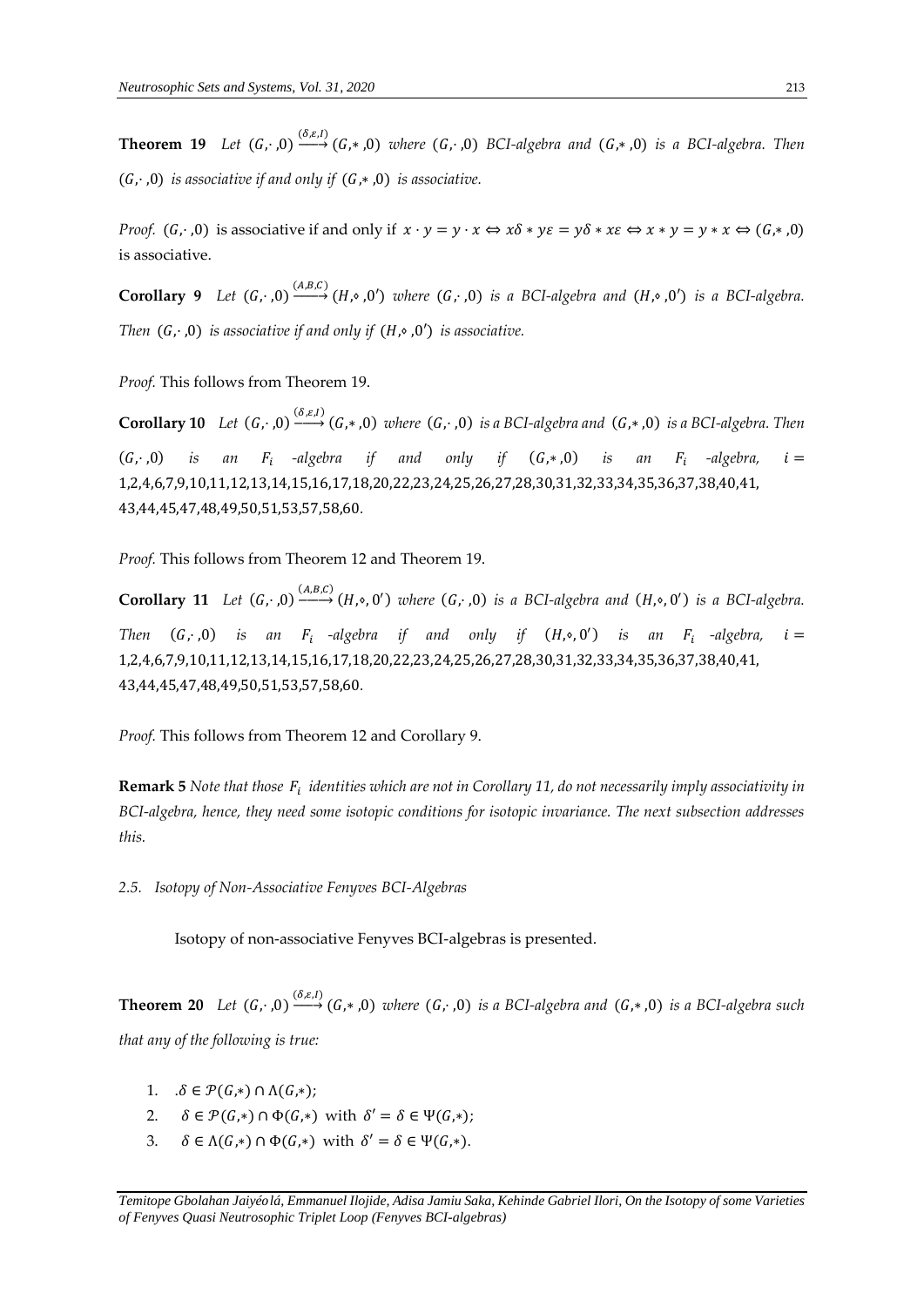*Proof.* By Lemma 2,  $\delta \in \mathcal{P}(G,*) \cap \Lambda(G,*) \Leftrightarrow \delta \in \mathcal{P}(G,*) \cap \Phi(G,*)$  with  $\delta' = \delta \in \Psi(G,*) \Leftrightarrow \delta \in \Lambda(G,*)$ )  $\cap$   $\Phi(G,*)$  with  $\delta' = \delta \in \Psi(G,*)$ . By Theorem 13,  $\delta = \varepsilon$ . The arguments of the proof is based on condition 1.

 $(G, 0)$  is an  $F_3$ -algebra if and only if  $(x \cdot y) \cdot (z \cdot x) = x \cdot [y \cdot (z \cdot x)] \Leftrightarrow (x \delta * y \epsilon) \delta * (z \delta * x \epsilon) \epsilon =$  $x\delta * [y\delta * (z\delta * x\epsilon)\epsilon]\epsilon \Leftrightarrow (x * y)\delta * (z * x)\epsilon = x * [y * (z * x)\epsilon]\epsilon \Leftrightarrow y\mathbb{L}_x \delta \mathbb{R}_{(z * x)\epsilon} = y\mathbb{R}_{(z * x)\epsilon}\epsilon\mathbb{L}_x \Leftrightarrow$  $\mathbb{L}_x \delta \mathbb{R}_{(z*x)} \varepsilon = \mathbb{R}_{(z*x)} \varepsilon^2 \mathbb{L}_x \Leftrightarrow y \mathbb{L}_x \mathbb{R}_{(z*x)} = y \mathbb{R}_{(z*x)} \mathbb{L}_x \Leftrightarrow [(x*y)*(z*x) = x*[y*(z*x)] \Leftrightarrow (G, *0)$  is an  $F_3$ -algebra.

 $(G, ., 0)$  is an  $F_5$ -algebra if and only if  $[(x \cdot y) \cdot z)]x = [x \cdot (y \cdot z)]x \Leftrightarrow [(x * y)\delta * z]\delta * x = [x * (y * y)]$  $(z) \in \delta * x \Leftrightarrow y \mathbb{R}_z \varepsilon \mathbb{L}_x \delta \mathbb{R}_x = y \mathbb{L}_x \delta \mathbb{R}_z \Leftrightarrow \mathbb{R}_z \varepsilon \mathbb{L}_x \delta \mathbb{R}_x = \mathbb{L}_x \delta \mathbb{R}_z \delta \mathbb{R}_x \Leftrightarrow \mathbb{R}_z \mathbb{L}_x \varepsilon \delta \mathbb{R}_x = \mathbb{L}_x \mathbb{R}_z \delta^2 \mathbb{R}_x \Leftrightarrow$  $\mathbb{R}_r \mathbb{L}_r \mathbb{R}_r = \mathbb{L}_r \mathbb{R}_r \mathbb{R}_r \Leftrightarrow y \mathbb{R}_r \mathbb{L}_r \mathbb{R}_r \Rightarrow y \mathbb{L}_r \mathbb{R}_r \mathbb{R}_r \Leftrightarrow [x * (y * z)] * x = [(x * y) * z] * x \Leftrightarrow (G, *0)$  is an  $F_5$ -algebra.

 $(G, ., 0)$  is an  $F_8$ -algebra if and only if  $[x \cdot (y \cdot z)] \cdot x = x \cdot [y \cdot (z \cdot x)] \Leftrightarrow [x \delta * (y \delta * z \epsilon) \epsilon] \delta * x \epsilon = x \delta *$  $[y\delta * (z\delta * x\epsilon)\epsilon]\epsilon \Leftrightarrow [x * (y * z)\epsilon]\delta * x = x * [y * (z * x)\epsilon]\epsilon \Leftrightarrow y \mathbb{R}_z \epsilon \mathbb{L}_x \delta \mathbb{R}_x = y \mathbb{R}_{(z * x)\epsilon} \epsilon \mathbb{L}_x \Leftrightarrow$  $\mathbb{R}_z \mathbb{L}_x \varepsilon \delta \mathbb{R}_x = \mathbb{R}_{(z \ast x)} \varepsilon^2 \mathbb{L}_x \Leftrightarrow \mathbb{R}_z \mathbb{L}_x \mathbb{R}_x = \mathbb{R}_{(z \ast x)} \mathbb{L}_x \Leftrightarrow [x \ast (y \ast z)] \ast x = x \ast [y \ast (z \ast x)] \Leftrightarrow (G, \ast, 0) \text{ is an }$  $F_8$ -algebra

 $(G, ., 0)$  is an  $F_{19}$ -algebra if and only if  $[x \cdot (y \cdot x)] \cdot z = x \cdot [y \cdot (x \cdot z)] \Leftrightarrow [x \delta * (y \delta * x \epsilon) \epsilon] \delta * z \epsilon =$  $x\delta * [y\delta * (x\delta * z\epsilon)\epsilon]\epsilon \Leftrightarrow [x * (y * x)\epsilon]\delta * z\epsilon = x * [y * (x * z)\epsilon]\epsilon \Leftrightarrow y \mathbb{R}_{x} \epsilon \mathbb{L}_{x} \delta \mathbb{R}_{z} = y \mathbb{R}_{(x * z)\epsilon} \epsilon \mathbb{R}_{x} \Leftrightarrow$  $\mathbb{R}_x \mathbb{L}_x \varepsilon \delta \mathbb{R}_z = \mathbb{R}_{(x \ast z)} \varepsilon^2 \mathbb{R}_x \Leftrightarrow \mathbb{R}_x \mathbb{L}_x \mathbb{R}_z = \mathbb{R}_{(x \ast z)} \mathbb{R}_x \Leftrightarrow [x \ast (y \ast x)] \ast z = x \ast [y \ast (x \ast z)] \Leftrightarrow (G, \ast, 0) \text{ is an }$  $F_{19}$ -algebra.

 $(G, ., 0)$  is an  $F_{21}$ -algebra if and only if  $[(y \cdot x) \cdot (z \cdot x)] = [(y \cdot x) \cdot z] \cdot x \Leftrightarrow (y \delta * x \epsilon) \delta * (z \delta * x \epsilon) \epsilon =$  $[(y\delta * x\varepsilon)\delta * z\varepsilon]\delta * x\varepsilon \Leftrightarrow (y * x)\delta * (z * x)\varepsilon = [(y * x)\delta * z]\delta * x \Leftrightarrow z\mathbb{L}_{v\mathbb{R}\backslash \delta}\delta\mathbb{R}_x = z\mathbb{R}_x \delta\mathbb{L}_{v\mathbb{R}\backslash \delta} \Leftrightarrow$  $\mathbb{L}_{y\mathbb{R}_x\delta}\mathbb{R}_x=\mathbb{R}_x\mathbb{L}_{y\mathbb{R}_x\delta}\Leftrightarrow \mathbb{L}_{y\delta\mathbb{R}_x}\mathbb{R}_x=\mathbb{R}_x\mathbb{L}_{y\delta\mathbb{R}_x}\Leftrightarrow z\mathbb{L}_{y\mathbb{R}_x}\mathbb{R}_x=z\mathbb{R}_x\mathbb{L}_{y\mathbb{R}_x}\Leftrightarrow [(y*x)*(z*x)] = [(y*x)*z]$  $|z| * x \Leftrightarrow (G,*,0)$  is an  $F_{21}$ -algebra.

 $(G, ., 0)$  is an  $F_{29}$ -algebra if and only if  $[y \cdot (x \cdot z)] \cdot x = y \cdot [x \cdot (z \cdot x)] \Leftrightarrow [y \delta * (x \delta * z \epsilon) \epsilon] \delta * x \epsilon =$  $y\delta * [x\delta * (z\delta * x\epsilon)\epsilon]\epsilon \Leftrightarrow [y * (x * z)\epsilon]\delta * x = y * [x * (z * x)\epsilon]\epsilon \Leftrightarrow z\mathbb{L}_x\epsilon\mathbb{L}_v\delta\mathbb{R}_x = z\mathbb{R}_x\epsilon\mathbb{L}_x\epsilon\mathbb{L}_v \Leftrightarrow$  $\mathbb{L}_x \mathbb{L}_y \varepsilon \delta \mathbb{R}_x = z \mathbb{R}_x \mathbb{L}_x \varepsilon^2 \mathbb{L}_y \Leftrightarrow \mathbb{L}_x \mathbb{L}_y \mathbb{R}_x = z \mathbb{R}_x \mathbb{L}_x \mathbb{L}_y \Leftrightarrow [y * (x * z)] * x = y * [x * (z * x)] \Leftrightarrow (G, *, 0) \text{ is an }$  $F_{29}$ -algebra.

 $(G, ., 0)$  is an  $F_{39}$ -algebra if and only if  $[y \cdot (x \cdot x)] \cdot z = y \cdot [x \cdot (x \cdot z)] \Leftrightarrow [y \delta * (x \delta * x \epsilon) \epsilon] \delta * z \epsilon =$  $y\delta * [x\delta * (x\delta * z\epsilon)\epsilon]\epsilon \Leftrightarrow [y * (x * x)\epsilon]\delta * z = y * [x * (x * z)\epsilon]\epsilon \Leftrightarrow z\mathbb{L}_{[y * (x * x)\epsilon]\delta} = z\mathbb{L}_{x}\epsilon\mathbb{L}_{x}\epsilon\mathbb{L}_{y} \Leftrightarrow$ 

*Temitope Gbolahan Jaiyélá, Emmanuel Ilojide, Adisa Jamiu Saka, Kehinde Gabriel Ilori, On the Isotopy of some Varieties of Fenyves Quasi Neutrosophic Triplet Loop (Fenyves BCI-algebras)*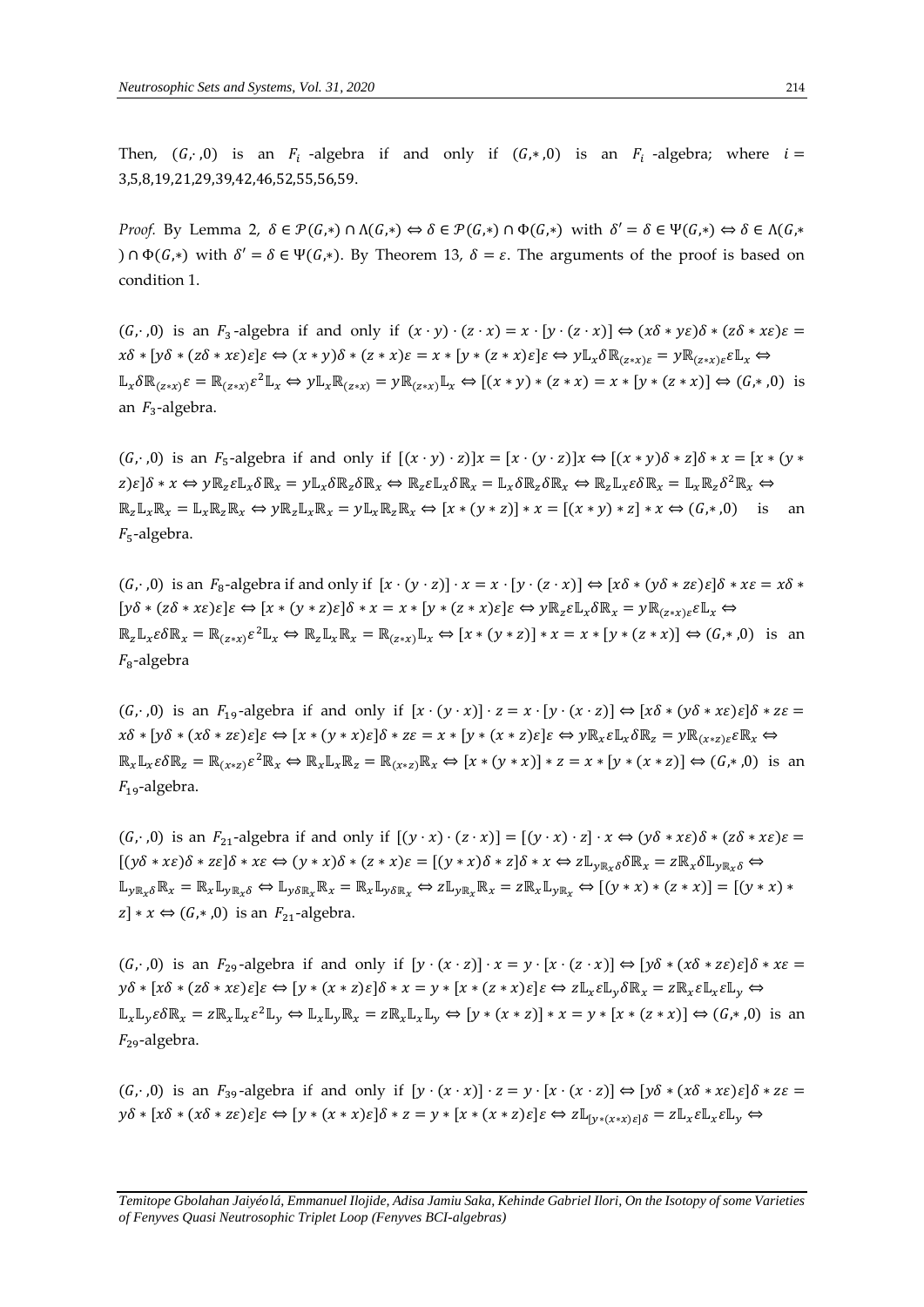$\mathbb{L}_{[y*(x*x)\in\delta]} = \mathbb{L}_{x}^{2}\varepsilon^{2}\mathbb{L}_{y} \Leftrightarrow \mathbb{L}_{[y*(x*x)]} = \mathbb{L}_{x}^{2}\mathbb{L}_{y} \Leftrightarrow [y*(x*x)] * z = y * [x*(x*z)] \Leftrightarrow (G,*,0)$  is an  $F_{39}$ -algebra.

 $(G, ., 0)$  is an  $F_{42}$ -algebra if and only if  $(x \cdot x) \cdot (y \cdot z) = [(x \cdot x) \cdot y] \cdot z \Leftrightarrow 0 \delta * (y * z) \varepsilon = (0 \delta * y) \delta *$  $z \Leftrightarrow y\mathbb{R}_z\varepsilon\mathbb{L}_{0\delta} = y\mathbb{L}_{0\delta}\delta\mathbb{R}_z \Leftrightarrow y\mathbb{R}_z\varepsilon\mathbb{L}_0\delta = y\mathbb{L}_0\delta\delta\mathbb{R}_z \Leftrightarrow y\mathbb{R}_z\mathbb{L}_0\varepsilon\delta = y\mathbb{L}_0\mathbb{R}_z \Leftrightarrow y\mathbb{R}_z\mathbb{L}_0 = y\mathbb{L}_0\mathbb{R}_z \Leftrightarrow 0 \Leftrightarrow y\mathbb{R}_z\mathbb{L}_0 = y\mathbb{L}_0\mathbb{R}_z \Leftrightarrow 0 \$  $(y * z) = (0 * y) * z \Leftrightarrow (G, * , 0)$  is an  $F_{42}$ -algebra.

 $(G, ., 0)$  is an  $F_{46}$ -algebra if and only if  $[x \cdot (x \cdot y)] \cdot z = x \cdot [x \cdot (y \cdot z)] \Leftrightarrow [x \delta * (x \delta * y \epsilon) \epsilon] \delta * z \epsilon =$  $x\delta * [x\delta * (y\delta * z\epsilon)\epsilon]\epsilon \Leftrightarrow [x * (x * y)\epsilon]\delta * z = x * [x * (y * z)\epsilon]\epsilon \Leftrightarrow y\mathbb{L}_r \epsilon \mathbb{L}_r \delta \mathbb{R}_z = y\mathbb{R}_z \epsilon \mathbb{L}_r \epsilon \mathbb{L}_z \Leftrightarrow$  $\mathbb{L}_x \mathbb{L}_x \varepsilon \delta \mathbb{R}_z = \mathbb{R}_z \mathbb{L}_x \varepsilon^2 \mathbb{L}_z \Leftrightarrow [x * (x * y)] * z = x * [x * (y * z)] \Leftrightarrow (G, *, 0) \text{ is an } F_{46} \text{-algebra.}$ 

 $(G, 0)$  is an  $F_{52}$ -algebra if and only if  $(y \cdot z) \cdot (x \cdot x) = [(y \cdot z) \cdot x] \cdot x \Leftrightarrow (y \delta * z \epsilon) \delta * (x \delta * x \epsilon) \epsilon =$  $[(y\delta * z\varepsilon)\delta * x\varepsilon]\delta * x\varepsilon \Leftrightarrow (y * z)\delta * (x * x)\varepsilon = [(y * z)\delta * x]\delta * x \Leftrightarrow y\mathbb{R}_z \delta \mathbb{R}_{(x * x)\varepsilon} = y\mathbb{R}_z \delta \mathbb{R}_x \delta \mathbb{R}_x \Leftrightarrow (y * z)\delta * x \Leftrightarrow (y * z)\delta * x \Leftrightarrow (y * z)\delta * x \Leftrightarrow (y * z)\delta * x \Leftrightarrow (y * z)\delta * x \Leftrightarrow (y * z)\delta * x \Leftrightarrow (y * z)\delta * x \Leftrightarrow (y * z)\delta * x \Lef$  $\mathbb{R}_z \mathbb{R}_{(x*x)} \varepsilon \delta = \mathbb{R}_z \mathbb{R}_x \delta^2 \mathbb{R}_x \Leftrightarrow \mathbb{R}_z \mathbb{R}_{(x*x)} = \mathbb{R}_z \mathbb{R}_x^2 \Leftrightarrow (y*z)*(x*x) = [(y*z)*x]*x \Leftrightarrow (G,*,0) \text{ is an }$  $F_{52}$ -algebra.

 $(G, ., 0)$  is an  $F_{55}$ -algebra if and only if  $[(y \cdot z) \cdot x]x = [y \cdot (z \cdot x)] \cdot x \Leftrightarrow [(y * z)\delta * x] \delta * x = [y * (z * x)] \delta * x$  $x) \in [\delta * x \Leftrightarrow z \mathbb{L}_v \delta \mathbb{R}_x \in \mathbb{Z} \mathbb{R}_x \in \mathbb{L}_v \delta \mathbb{R}_x = z \mathbb{R}_x \varepsilon \mathbb{L}_v \delta \mathbb{R}_x \Leftrightarrow z \mathbb{L}_v \mathbb{R}_x \delta \delta \mathbb{R}_x = z \mathbb{R}_x \mathbb{L}_v \varepsilon \delta \mathbb{R}_x = \delta \mathbb{R}_x \varepsilon \delta \mathbb{R}_x$  $Z\mathbb{R}_x \in \mathbb{L}_v \delta\mathbb{R}_x \Leftrightarrow Z\mathbb{L}_v \mathbb{R}_x \mathbb{R}_x = Z\mathbb{R}_x \mathbb{L}_v \mathbb{R}_x = Z\mathbb{R}_x \epsilon \mathbb{L}_v \delta\mathbb{R}_x \Leftrightarrow [(y * z) * x] * x = [y * (z * x)] * x \Leftrightarrow (G, * , 0)]$ is an  $F_{55}$ -algebra.

 $(G, ., 0)$  is an  $F_{56}$ -algebra if and only if  $[(y \cdot z) \cdot x] \cdot x = y \cdot [(z \cdot x) \cdot x] \Leftrightarrow [(y \delta * z \epsilon) \delta * x \epsilon] \delta * x \epsilon =$  $y\delta * [(z\delta * x\epsilon)\delta * x\epsilon]\epsilon \Leftrightarrow [(y * z)\delta * x]\delta * x = y * [(z * x)\delta * x]\epsilon \Leftrightarrow z\mathbb{L}_v \delta\mathbb{R}_x \delta\mathbb{R}_x = z\mathbb{R}_x \delta\mathbb{R}_x \epsilon\mathbb{L}_v \Leftrightarrow$  $\mathbb{L}_y\delta\mathbb{R}_x\delta\mathbb{R}_x=\mathbb{R}_x\delta\mathbb{R}_x\epsilon\mathbb{L}_y\Leftrightarrow\mathbb{L}_y\mathbb{R}_x\delta^2\mathbb{R}_x=\mathbb{R}_x\mathbb{R}_x\delta\epsilon\mathbb{L}_y\Leftrightarrow\mathbb{L}_y\mathbb{R}_x\mathbb{R}_x=\mathbb{R}_x\mathbb{R}_x\mathbb{L}_y\Leftrightarrow z\mathbb{L}_y\mathbb{R}_x\mathbb{R}_x=0$  $z\mathbb{R}_x\mathbb{R}_x\mathbb{L}_v \Leftrightarrow [(y * z) * x] * x = y * [(z * x) * x] \Leftrightarrow (G, * , 0)$  is an  $F_{56}$ -algebra.

 $(G, ., 0)$  is an  $F_{59}$ -algebra if and only if  $[y \cdot (z \cdot x)] \cdot x = y \cdot [z \cdot (x \cdot x)] \Leftrightarrow [y \delta * (z \delta * x \epsilon) \epsilon] \delta * x \epsilon =$  $y\delta * [z\delta * (x\delta * x\varepsilon)\varepsilon]\varepsilon \Leftrightarrow [y * (z * x)\varepsilon]\delta * x = y * [z * (x * x)\varepsilon]\varepsilon \Leftrightarrow y \mathbb{R}_{(z * x)\varepsilon}\delta \mathbb{R}_x = y \mathbb{R}_{[z * (x * x)\varepsilon]\varepsilon} \Leftrightarrow$  $\mathbb{R}_{(z*x)} \varepsilon \delta \mathbb{R}_x = \mathbb{R}_{[z*(x*x)]} \varepsilon^2 \Leftrightarrow \mathbb{R}_{(z*x)} \mathbb{R}_x = \mathbb{R}_{[z*(x*x)]} \Leftrightarrow [y*(z*x)] * x = y*[z*(x*x)] \Leftrightarrow (G,*,0)$  is an  $F_{59}$ -algebra.

**Corollary 12** *Let*  $(G, \cdot, 0) \xrightarrow{(A, B, C)} (H, \circ, 0')$  *where*  $(G, \cdot, 0)$  *is a BCI-algebra and*  $(H, \circ, 0')$  *is a BCI-algebra such that any of the following is true:* 

> $1.AC^{-1} \in \mathcal{P}(G,*) \cap \Lambda(G,*)$ ;  $2.AC^{-1} \in \mathcal{P}(G,*) \cap \Phi(G,*)$  with  $\delta' = \delta \in \Psi(G,*)$ ; 3.  $AC^{-1} \in \Lambda(G,*) \cap \Phi(G,*)$  with  $(AC^{-1})' = AC^{-1} \in \Psi(G,*)$ ;

where  $(G,*)$  is a principal isotope of  $(G, \cdot)$  with  $0C = 0'$ . Then  $(G, \cdot, 0)$  is an  $F_i$ -algebra if and only if  $(H, \circ, 0')$  is an  $F_i$ -algebra; where  $i = 3,5,8,19,21,29,39,42,46,52,55,56,59$ .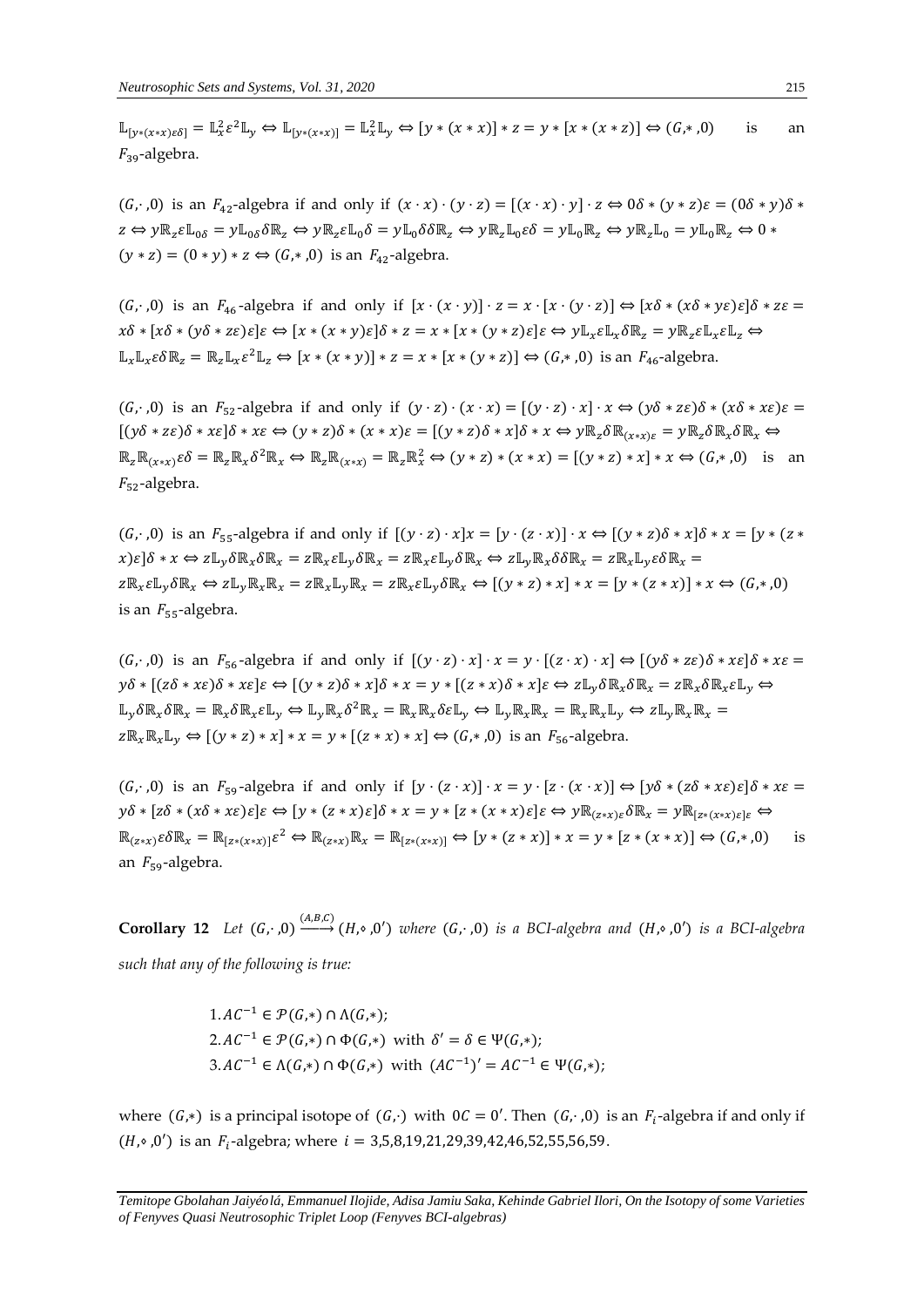*Proof.* This follows from Theorem 20 and Theorem 14.

**Theorem 21** *Let*  $(G, \cdot, 0) \xrightarrow{(S, \varepsilon, I)} (G, \cdot, 0)$  *where*  $(G, \cdot, 0)$  *is a BCI-algebra and*  $(G, \cdot, 0)$  *is a BCI-algebra such that*  $\delta \in A(G,*)$  *and*  $|\delta| = 2$ . Then  $(G, \cdot, 0)$  *is an*  $F_{56}$ -algebra if and only if  $(G,*,0)$  *is an*  $F_{56}$ -algebra.

*Proof.* By Theorem 13,  $\delta = \varepsilon$ .  $(G, 0)$  is an  $F_{56}$ -algebra if and only if  $[(y \cdot z) \cdot x] \cdot x = y \cdot [(z \cdot x) \cdot x] \Leftrightarrow [(y * z) \delta * x] \delta * x = y *$  $[(z * x)\delta * x]\varepsilon \Leftrightarrow z\mathbb{L}_y \delta \mathbb{R}_x \delta \mathbb{R}_x = z\mathbb{R}_x \delta \mathbb{R}_x \varepsilon \mathbb{L}_y \Leftrightarrow z\mathbb{L}_y \mathbb{R}_x \delta \delta \mathbb{R}_x = z\mathbb{R}_x \mathbb{R}_x \delta \varepsilon \mathbb{L}_y \Leftrightarrow z\mathbb{L}_y \mathbb{R}_x \mathbb{R}_x = z\mathbb{R}_y \varepsilon \mathbb{R}_y$  $z\mathbb{R}_x\mathbb{R}_x\mathbb{L}_v \Leftrightarrow [(y * z) * x] * x = y * [(z * x) * x] \Leftrightarrow (G,*,0)$  is an  $F_{56}$ -algebra.

**Corollary 13** *Let*  $(G, \cdot, 0) \xrightarrow{(A, B, C)} (H, \circ, 0')$  *where*  $(G, \cdot, 0)$  *is a BCI-algebra and*  $(H, \circ, 0')$  *is a BCI-algebra*  $such$  that  $AC^{-1} \in \Lambda(G,*)$  and  $|AC^{-1}| = 2$ . Then  $(G,·,0)$  is an  $F_{56}$ -algebra if and only if  $(H, ∘, 0')$  is an 56*-algebra.* 

*Proof.* This follows from Theorem 21 and Theorem 14.

**Theorem 22** *Let*  $(G, \cdot, 0) \xrightarrow{( \delta, \varepsilon, I)} (G, \cdot, 0)$  *where*  $(G, \cdot, 0)$  *is a BCI-algebra and*  $(G, \cdot, 0)$  *is a BCI-algebra such that*  $\delta \in \mathcal{P}(G,*)$  and  $|\delta| = 2$ . Then  $(G,·,0)$  *is an F*<sub>i</sub>-algebra *if and only if*  $(G,∗,0)$  *is an F*<sub>i</sub>-algebra; where = 8,19,29,39,46,59*.* 

*Proof.* By Theorem 13,  $\delta = \varepsilon$ .  $(G, ., 0)$  is an  $F_8$ -algebra if and only if  $[x \cdot (y \cdot z)] \cdot x = x \cdot [y \cdot (z \cdot x)] \Leftrightarrow [x \delta * (y \delta * z \epsilon) \epsilon] \delta * x \epsilon = x \delta *$  $[y\delta * (z\delta * x\epsilon)\epsilon]\epsilon \Leftrightarrow [x * (y * z)\epsilon]\delta * x = x * [y * (z * x)\epsilon]\epsilon \Leftrightarrow y \mathbb{R}_z \epsilon \mathbb{L}_x \delta \mathbb{R}_x = y \mathbb{R}_{(z * x)\epsilon} \epsilon \mathbb{L}_x \Leftrightarrow y \mathbb{R}_x \epsilon \mathbb{L}_x \delta \mathbb{R}_x$  $\mathbb{R}_z \mathbb{L}_x \varepsilon \delta \mathbb{R}_x = \mathbb{R}_{(z \ast x)} \varepsilon^2 \mathbb{L}_x \Leftrightarrow \mathbb{R}_z \mathbb{L}_x \mathbb{R}_x = \mathbb{R}_{(z \ast x)} \mathbb{L}_x \Leftrightarrow [x \ast (y \ast z)] \ast x = x \ast [y \ast (z \ast x)] \Leftrightarrow (G, \ast, 0) \text{ is an }$  $F_8$ -algebra.

 $(G, ., 0)$  is an  $F_{19}$ -algebra if and only if  $[x \cdot (y \cdot x)] \cdot z = x \cdot [y \cdot (x \cdot z)] \Leftrightarrow [x \delta * (y \delta * x \epsilon) \epsilon] \delta * z \epsilon =$  $x\delta * [y\delta * (x\delta * z\epsilon)\epsilon]\epsilon \Leftrightarrow [x * (y * x)\epsilon]\delta * z\epsilon = x * [y * (x * z)\epsilon]\epsilon \Leftrightarrow y\mathbb{R}_x \epsilon \mathbb{L}_x \delta \mathbb{R}_z = y\mathbb{R}_{(x * z)\epsilon}\epsilon \mathbb{R}_x \Leftrightarrow$  $\mathbb{R}_x \mathbb{L}_x \varepsilon \delta \mathbb{R}_z = \mathbb{R}_{(x \ast z)} \varepsilon^2 \mathbb{R}_x \Leftrightarrow \mathbb{R}_x \mathbb{L}_x \mathbb{R}_z = \mathbb{R}_{x \ast z} \mathbb{R}_x \Leftrightarrow [x \ast (y \ast x)] \ast z = x \ast [y \ast (x \ast z)] \Leftrightarrow (G, \ast, 0) \text{ is an }$  $F_{19}$ -algebra.

 $(G, ., 0)$  is an  $F_{29}$ -algebra if and only if  $[y \cdot (x \cdot z)] \cdot x = y \cdot [x \cdot (z \cdot x)] \Leftrightarrow [y \delta * (x \delta * z \epsilon) \epsilon] \delta * x \epsilon =$  $y\delta * [x\delta * (z\delta * x\epsilon)\epsilon]\epsilon \Leftrightarrow [y * (x * z)\epsilon]\delta * x = y * [x * (z * x)\epsilon]\epsilon \Leftrightarrow z\mathbb{L}_x \epsilon \mathbb{L}_y \delta \mathbb{R}_x = z\mathbb{R}_x \epsilon \mathbb{L}_y \epsilon \mathbb{L}_y \Leftrightarrow$  $\mathbb{L}_x \mathbb{L}_y \varepsilon \delta \mathbb{R}_x = z \mathbb{R}_x \mathbb{L}_x \varepsilon^2 \mathbb{L}_y \Leftrightarrow \mathbb{L}_x \mathbb{L}_y \mathbb{R}_x = z \mathbb{R}_x \mathbb{L}_x \mathbb{L}_y \Leftrightarrow [y * (x * z)] * x = y * [x * (z * x)] \Leftrightarrow (G, *, 0) \text{ is an }$  $F_{29}$ -algebra.

 $(G, ., 0)$  is an  $F_{39}$ -algebra if and only if  $[y \cdot (x \cdot x)] \cdot z = y \cdot [x \cdot (x \cdot z)] \Leftrightarrow [y \delta * (x \delta * x \epsilon) \epsilon] \delta *$  $z\varepsilon = y\delta * [x\delta * (x\delta * z\varepsilon)\varepsilon]\varepsilon \Leftrightarrow [y * (x * x)\varepsilon]\delta * z = y * [x * (x * z)\varepsilon]\varepsilon \Leftrightarrow z\mathbb{L}_{[v * (x * x)\varepsilon]\delta} = z\mathbb{L}_{x}\varepsilon\mathbb{L}_{x}\varepsilon\mathbb{L}_{v} \Leftrightarrow z\mathbb{L}_{x}\varepsilon\mathbb{L}_{x}\varepsilon\mathbb{L}_{v}$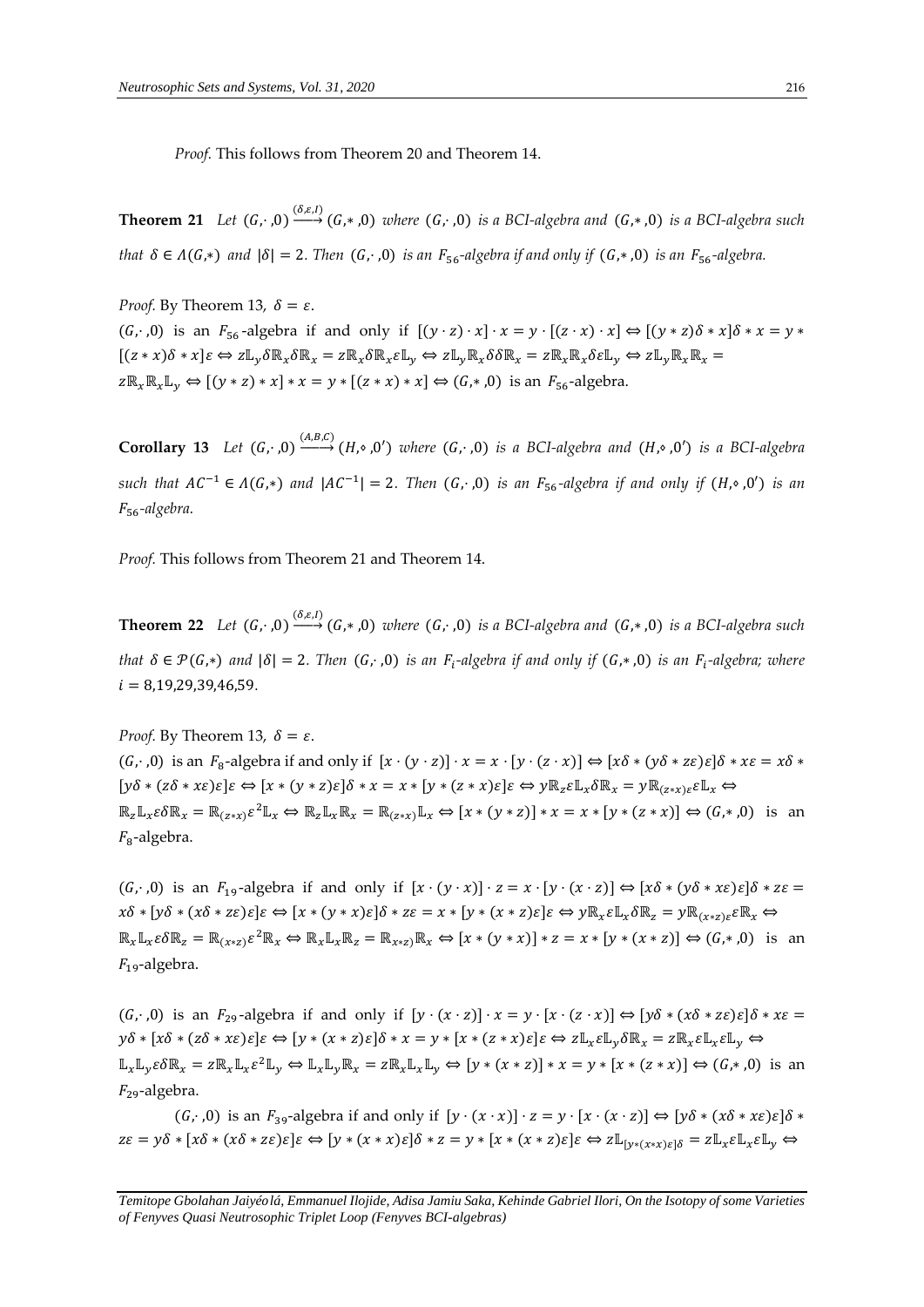$\mathbb{L}_{[y*(x*x)\in\delta]} = \mathbb{L}_{x}^{2}\varepsilon^{2}\mathbb{L}_{y} \Leftrightarrow \mathbb{L}_{[y*(x*x)]} = \mathbb{L}_{x}^{2}\mathbb{L}_{y} \Leftrightarrow [y*(x*x)] * z = y * [x*(x*z)] \Leftrightarrow (G,*,0)$  is an  $F_{39}$ -algebra.

 $(G, 0)$  is an  $F_{46}$ -algebra if and only if  $[x \cdot (x \cdot y)] \cdot z = x \cdot [x \cdot (y \cdot z)] \Leftrightarrow [x \delta * (x \delta * y \epsilon) \epsilon] \delta * z \epsilon =$  $x\delta * [x\delta * (y\delta * z\epsilon)\epsilon]\epsilon \Leftrightarrow [x * (x * y)\epsilon]\delta * z = x * [x * (y * z)\epsilon]\epsilon \Leftrightarrow y\mathbb{L}_r \epsilon \mathbb{L}_r \delta \mathbb{R}_z = y\mathbb{R}_z \epsilon \mathbb{L}_r \epsilon \mathbb{L}_z \Leftrightarrow$  $\mathbb{L}_x \mathbb{L}_x \varepsilon \delta \mathbb{R}_z = \mathbb{R}_z \mathbb{L}_x \varepsilon^2 \mathbb{L}_z \Leftrightarrow [x * (x * y)] * z = x * [x * (y * z)] \Leftrightarrow (G, \cdot, 0) \text{ is an } F_{46} \text{-algebra.}$ 

 $(G, ., 0)$  is an  $F_{59}$ -algebra if and only if  $[y \cdot (z \cdot x)] \cdot x = y \cdot [z \cdot (x \cdot x)] \Leftrightarrow [y \delta * (z \delta * x \epsilon) \epsilon] \delta * x \epsilon =$  $y\delta * [z\delta * (x\delta * x\epsilon)\epsilon]\epsilon \Leftrightarrow [y * (z * x)\epsilon]\delta * x = y * [z * (x * x)\epsilon]\epsilon \Leftrightarrow y \mathbb{R}_{(z * x)\epsilon}\delta\mathbb{R}_x = y \mathbb{R}_{[z * (x * x)\epsilon]\epsilon} \Leftrightarrow$  $\mathbb{R}_{(z*x)} \varepsilon \delta \mathbb{R}_x = \mathbb{R}_{[z*(x*x)]} \varepsilon^2 \Leftrightarrow \mathbb{R}_{(z*x)} \mathbb{R}_x = \mathbb{R}_{[z*(x*x)]} \Leftrightarrow [y*(z*x)] * x = y*[z*(x*x)] \Leftrightarrow (G,*,0)$  is an  $F_{59}$ -algebra.

**Corollary 14** *Let*  $(G, \cdot, 0) \xrightarrow{(A, B, C)} (H, \circ, 0')$  *be an isotopism; where*  $(G, \cdot, 0)$  *is a BCI-algebra and*  $(H, \circ, 0')$  *is a BCI-algebra such that*  $AC^{-1} \in \mathcal{P}(G,*)$  and  $|AC^{-1}| = 2$ , where  $(G,*)$  is a principal isotope of  $(G,.)$  with  $0C = 0'.$  Then,  $(G, \cdot, 0)$  *is an F*<sub>i</sub>-algebra if and only if  $(H, \circ, 0')$  *is an F*<sub>i</sub>-algebra; where  $i = 8,19,29,39,46,59$ . *Proof.* This follows from Theorem 22 and Theorem 14.

**Remark 6** *Note that those F<sub>i</sub> identities which do not appear in Corollaries 12,13,14 will trivially obey these corollaries because they imply associativity in BCI-algebra with no condition(s) placed on the isotopy.* 

#### **3. Summary, Conclusion and Future Studies**

We shall now highlight the theoretical and practical implications of this research, discuss our research findings, highlight practical advantages and research limitations, and then suggest some future studies.

Comparing the characterization of the permutation in the isotopy for the isotopic invariance of quasi-associativity (a measure of weak associativity) in Theorem 17 and the characterization of the permutation in the isotopy for the isotopic invariance of the 13 non-associative  $F_i$  algebras in Theorem 20, the three are the same. This is a new contribution to the fact that isotopy in BCI-algebras and quasi-associativity can be measured with 14 non-associative  $F_i$  identities.

In loop theory, all the 30 Fenyves identities that are equivalent to associativity are isotopic invariant for any isotopy and some of the other 30 Fenyves identities that are non-associative (e.g. Moufang, Bol, Extra) are also isotopic invariant for any isotopy, while the others (e.g. LC, RC, C) are not. From our results in this work, all the 46  $F_i$  identities that are equivalent to associativity in BCI-algebras are isotopic invariant for any isotopy, while for the 14 Fenyves identities that are non-associative in BCI-algebras; they are isotopic invariant for special isotopies including some well known identities (e.g. left Bol, LC and RC). Thus, it can be concluded that the isotopy of Fenyves identities that are non-associative in BCI-algebras is of better advantage over Fenyves identities that are non-associative in loops. But, there is limitation on the isotopy of all the 46  $F_i$  identities that are equivalent to associativity in BCI-algebras.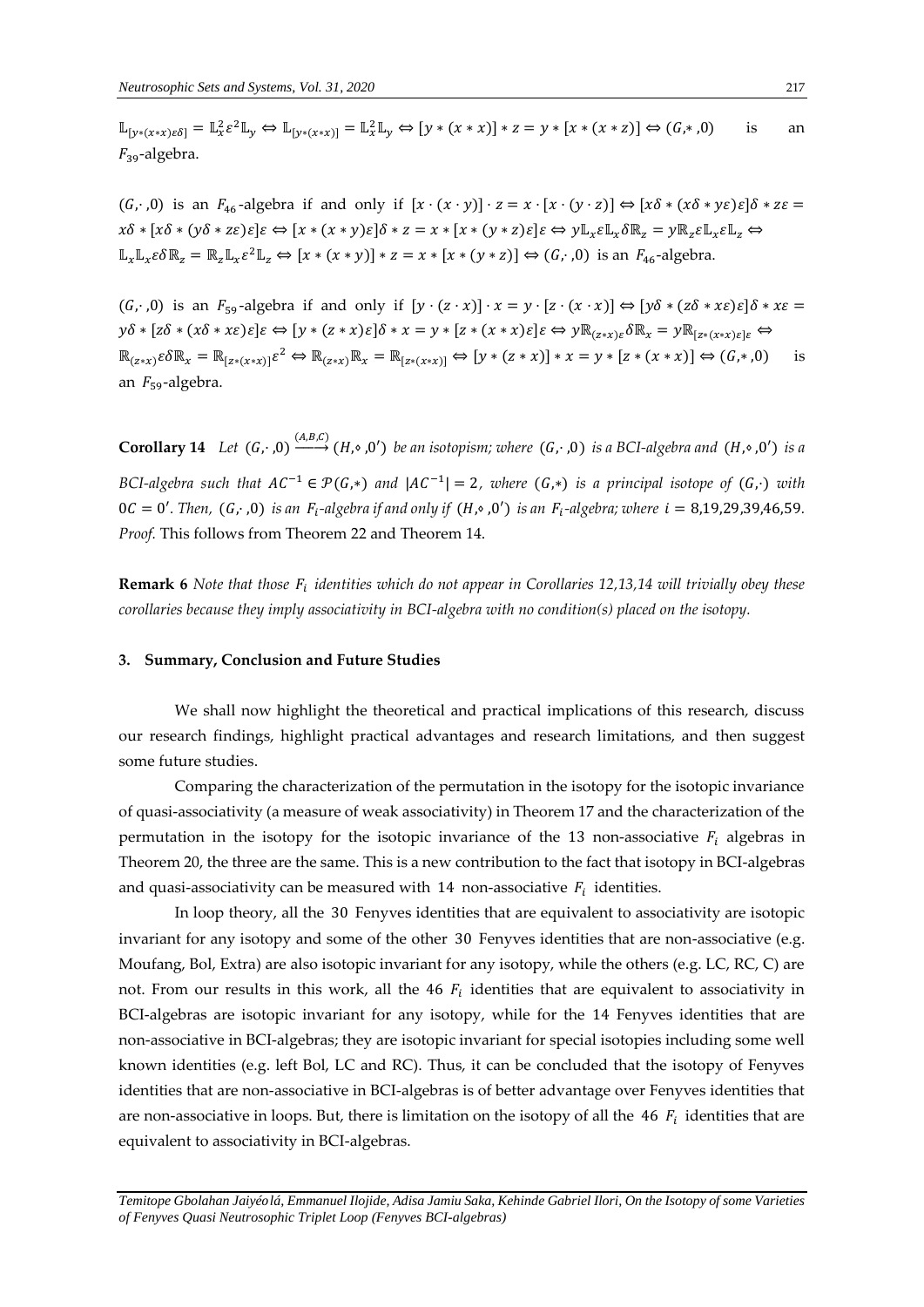Those 46 Fenyves identities that are equivalent to associativity in BCI-algebras as well as  $F_{54}$  which of course are isotopic invariant under any isotopy are denoted by  $\sqrt{\ }$  in the fourth and fifth columns of Table 1 and Table 2. While the 13 Fenyves identities that are equivalent to associativity in BCI-algebras excluding  $F_{54}$  which are isotopic invariant under special isotopies are identified by the symbol '‡' in the fourth and fifth columns of Table 1 and Table 2. Theoretically and practically, this research implies the isotopic study of 120 particular types of the 540 varieties of Fenyves quasi neutrosophic triplet loops (FQNTLs) discovered in Jaiyéolá et al. [36] (cf. Figure 1).

For future studies, based on the philosophy of representing disease-victim(s) by neutrosophic algebraic structures, some of the 14 Fenyves identities that are non-associative in BCI-algebras (quasi neutrosophic loops) can be judiciously selected with good and appropriate choice of special isotopies for which such are isotopic invariant in order to study and understand the effects of diseases and possible treatment of a patient.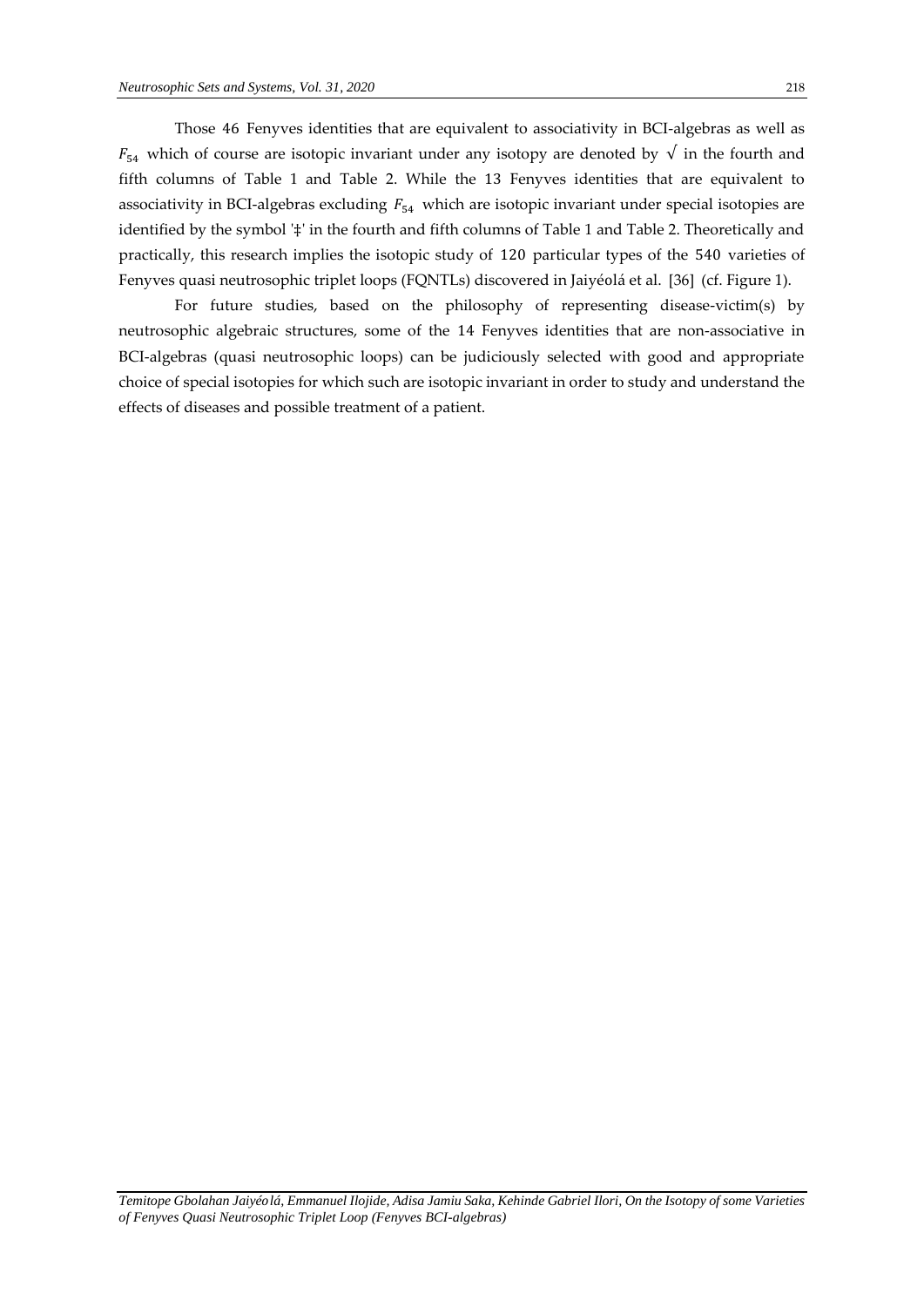| <b>FENYVES</b>       | $F_i \equiv ASS$ | $\boldsymbol{F}_i$ ISO | $\boldsymbol{F}_i$ ISO | $\boldsymbol{F}_i + \boldsymbol{B}\boldsymbol{C}\boldsymbol{I}$ |
|----------------------|------------------|------------------------|------------------------|-----------------------------------------------------------------|
| <b>IDENTITY</b>      | <b>IN A LOOP</b> | <b>INVAR</b>           | <b>INVAR</b>           | $\Rightarrow ASS$                                               |
|                      |                  | IN A LOOP              | IN BCI ALG             |                                                                 |
| ${\cal F}_1$         | $\sqrt{ }$       |                        | $\sqrt{}$              | $\sqrt{ }$                                                      |
| ${\cal F}_2$         |                  | $\sqrt{}$              | $\sqrt{ }$             | $\sqrt{}$                                                       |
| ${\cal F}_3$         | $\sqrt{}$        |                        | $\ddagger$             | $\ddagger$                                                      |
| $F_4$                |                  | $\sqrt{}$              | $\sqrt{}$              | $\sqrt{ }$                                                      |
| $F_{\rm 5}$          | $\sqrt{}$        |                        | $\ddagger$             | $\ddagger$                                                      |
| ${\cal F}_6$         |                  | $\sqrt{ }$             | $\sqrt{\phantom{a}}$   | $\sqrt{}$                                                       |
| ${\cal F}_7$         | $\sqrt{}$        |                        | $\sqrt{}$              | $\sqrt{ }$                                                      |
| $F_{\rm 8}$          | $\sqrt{}$        |                        | $\ddagger$             | $\ddagger$                                                      |
| $F_9$                |                  | $\sqrt{}$              | $\sqrt{}$              | $\sqrt{ }$                                                      |
| $F_\mathrm{10}$      | $\sqrt{}$        |                        | $\sqrt{}$              |                                                                 |
| ${\cal F}_{11}$      |                  |                        |                        | $\sqrt{}$                                                       |
| ${\cal F}_{12}$      | $\sqrt{}$        |                        | $\sqrt{}$              | $\sqrt{}$                                                       |
| ${\cal F}_{13}$      |                  | $\sqrt{}$              | $\sqrt{}$              | $\sqrt{}$                                                       |
| ${\cal F}_{14}$      | $\sqrt{}$        |                        |                        | $\sqrt{}$                                                       |
| ${\cal F}_{15}$      |                  |                        |                        | $\sqrt{}$                                                       |
| ${\cal F}_{16}$      | $\sqrt{}$        |                        |                        | $\sqrt{}$                                                       |
| ${\cal F}_{17}$      |                  | $\sqrt{}$              | $\sqrt{}$              | $\sqrt{}$                                                       |
| ${\cal F}_{18}$      | $\sqrt{}$        |                        | $\sqrt{}$              | $\sqrt{}$                                                       |
| ${\cal F}_{19}$      |                  | $\sqrt{ }$             | $\ddagger$             | $\ddagger$                                                      |
| ${\cal F}_{20}$      |                  |                        | $\sqrt{2}$             | $\sqrt{}$                                                       |
| ${\cal F}_{21}$      |                  |                        | $\ddagger$             | $\ddagger$                                                      |
| ${\cal F}_{22}$      |                  | $\sqrt{}$              | $\sqrt{}$              | $\sqrt{}$                                                       |
| ${\cal F}_{23}$      | $\sqrt{}$        |                        | $\sqrt{}$              | $\sqrt{}$                                                       |
| $F_{\underline{24}}$ |                  |                        | $\sqrt{}$              | $\sqrt{ }$                                                      |
| $F_{\rm 25}$         | $\sqrt{}$        |                        | $\sqrt{}$              | $\sqrt{}$                                                       |
| $\mathcal{F}_{26}$   |                  | $\sqrt{}$              | $\sqrt{}$              | $\sqrt{ }$                                                      |
| ${\cal F}_{27}$      |                  | $\sqrt{ }$             | $\sqrt{}$              | $\sqrt{}$                                                       |
| $F_{28}$             | $\sqrt{ }$       |                        | $\sqrt{}$              | $\sqrt{ }$                                                      |
| $F_{29}$             | $\sqrt{}$        |                        | $\ddagger$             | $\ddagger$                                                      |
| ${\cal F}_{30}$      |                  | $\sqrt{}$              | $\sqrt{}$              | $\sqrt{\phantom{a}}$                                            |
| ${\cal F}_{31}$      | $\sqrt{}$        |                        | $\sqrt{}$              | $\sqrt{ }$                                                      |
| ${\cal F}_{32}$      | $\sqrt{}$        |                        | $\sqrt{}$              | $\sqrt{ }$                                                      |
| ${\cal F}_{33}$      | $\sqrt{}$        |                        | $\sqrt{}$              | $\sqrt{}$                                                       |
| $F_{34}$             | $\sqrt{}$        |                        | $\sqrt{}$              | $\sqrt{ }$                                                      |
| $F_{35}$             |                  | $\sqrt{}$              | $\sqrt{}$              | $\sqrt{ }$                                                      |

Table 1: Characterization of the Isotopy of Fenyves Identities in Loops and BCI-Algebras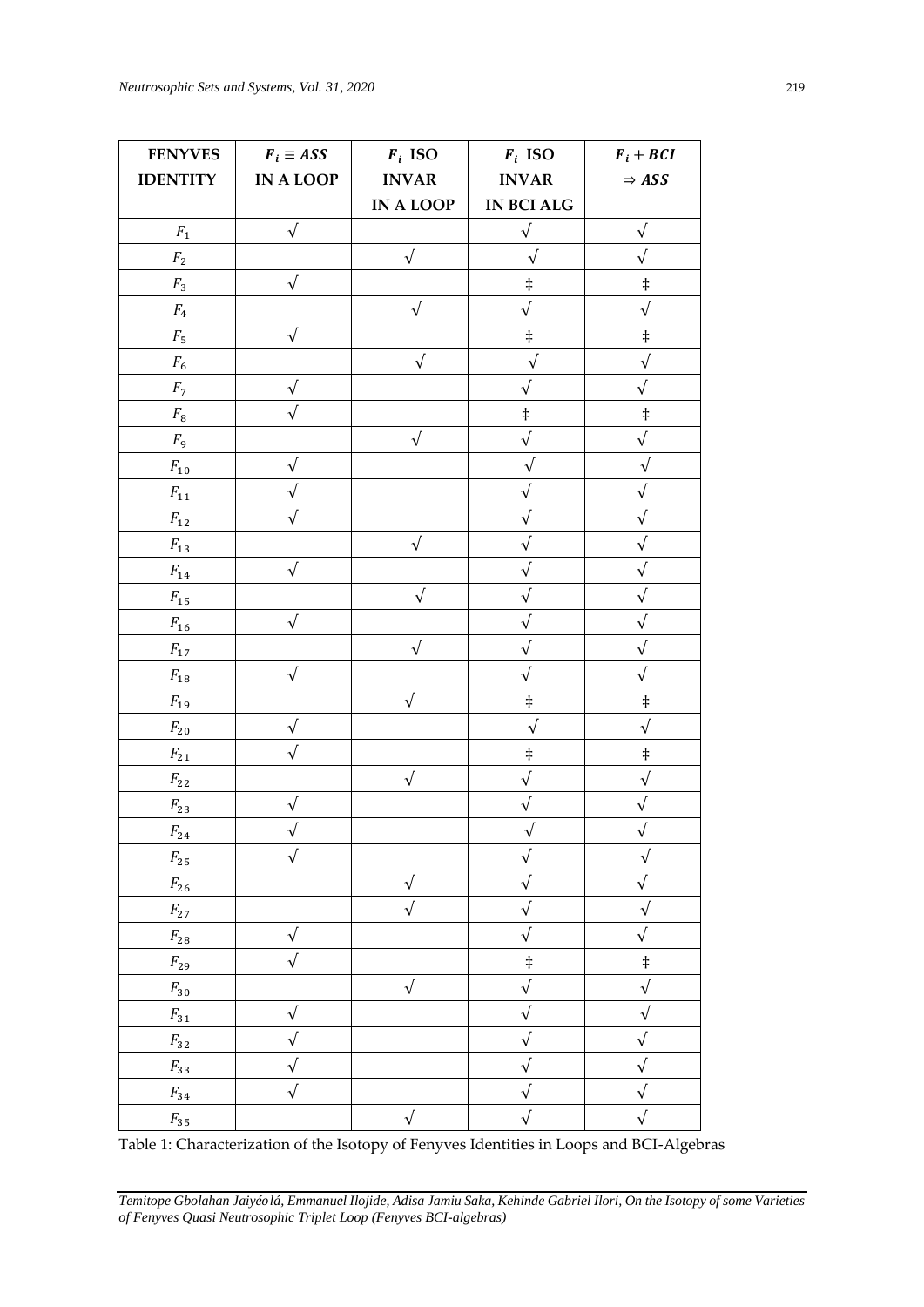| <b>FENYVES</b>     | $F_i \equiv ASS$ | $\boldsymbol{F}_i$ ISO | $\boldsymbol{F}_i$ ISO | $\boldsymbol{F}_i + \boldsymbol{B}\boldsymbol{C}\boldsymbol{I}$ |
|--------------------|------------------|------------------------|------------------------|-----------------------------------------------------------------|
| <b>IDENTITY</b>    | <b>IN A LOOP</b> | <b>INVAR</b>           | <b>INVAR</b>           | $\Rightarrow ASS$                                               |
|                    |                  | <b>IN A LOOP</b>       | <b>IN BCI ALG</b>      |                                                                 |
| $F_{36}$           |                  | $\sqrt{}$              | $\sqrt{}$              | $\sqrt{ }$                                                      |
| ${\cal F}_{37}$    |                  | $\sqrt{ }$             | $\sqrt{}$              | $\sqrt{ }$                                                      |
| ${\cal F}_{38}$    |                  | $\sqrt{2}$             | $\sqrt{}$              | $\sqrt{}$                                                       |
| $F_{39}$           |                  | $\sqrt{}$              | $\ddagger$             | $\ddagger$                                                      |
| $F_{40}$           |                  | $\sqrt{}$              | $\sqrt{}$              | $\sqrt{}$                                                       |
| ${\cal F}_{41}$    |                  | $\sqrt{}$              | $\sqrt{}$              | $\sqrt{}$                                                       |
| ${\cal F}_{42}$    |                  |                        | $\ddagger$             | $\ddagger$                                                      |
| ${\cal F}_{43}$    |                  | $\sqrt{}$              | $\sqrt{}$              | $\sqrt{ }$                                                      |
| ${\cal F}_{44}$    | $\sqrt{ }$       |                        | $\sqrt{}$              | $\sqrt{}$                                                       |
| $F_{45}$           |                  | $\sqrt{ }$             |                        | $\sqrt{}$                                                       |
| ${\cal F}_{46}$    |                  | $\sqrt{}$              | $\ddagger$             | $\ddagger$                                                      |
| ${\cal F}_{47}$    | $\sqrt{}$        |                        | $\sqrt{}$              | $\sqrt{}$                                                       |
| ${\cal F}_{48}$    |                  | $\sqrt{}$              |                        | $\sqrt{}$                                                       |
| $F_{49}$           | $\sqrt{}$        |                        | $\sqrt{}$              | $\sqrt{}$                                                       |
| $F_{\rm 50}$       |                  |                        |                        | $\sqrt{}$                                                       |
| ${\cal F}_{51}$    |                  | $\sqrt{}$              |                        | $\sqrt{}$                                                       |
| $F_{\rm 52}$       | $\sqrt{}$        |                        | $\ddagger$             | $\ddagger$                                                      |
| $F_{\rm 53}$       |                  | $\sqrt{}$              | $\sqrt{}$              | $\sqrt{}$                                                       |
| $F_{\rm 54}$       |                  |                        |                        | $\ddagger$                                                      |
| $F_{\rm 55}$       | $\sqrt{ }$       |                        | $\ddagger$             | $\ddagger$                                                      |
| $\mathcal{F}_{56}$ |                  | $\sqrt{}$              | $\ddagger$             | $\ddagger$                                                      |
| $F_{\rm 57}$       |                  | $\sqrt{}$              | $\sqrt{}$              | $\sqrt{ }$                                                      |
| $F_{\rm 58}$       | $\sqrt{}$        |                        | $\sqrt{}$              | $\sqrt{ }$                                                      |
| $F_{59}$           | $\sqrt{}$        |                        | $\ddagger$             | $\ddagger$                                                      |
| $F_{\rm 60}$       |                  | $\sqrt{}$              |                        | $\sqrt{}$                                                       |

Table 2: Characterization of the Isotopy of Fenyves Identities in Loops and BCI-Algebras

**Funding:** This research received no external funding. **Conflicts of Interest:** The authors declare no conflict of interest.

# **References**

[1] Abdel Basset M., El-hoseny M., Gamal A. and Smarandache F. (2019), *A Novel Model for Evaluation Hospital Medical Care Systems based on Plithogenic Sets*, Artificial Intelligence in Medicine, 101710.

[2] Abdel-Basset M., Manogaran G., Gamal A. and Chang V. (2019), *A Novel Intelligent Medical Decision Support Model Based on Soft Computing and IoT.*, IEEE Internet of Things Journal.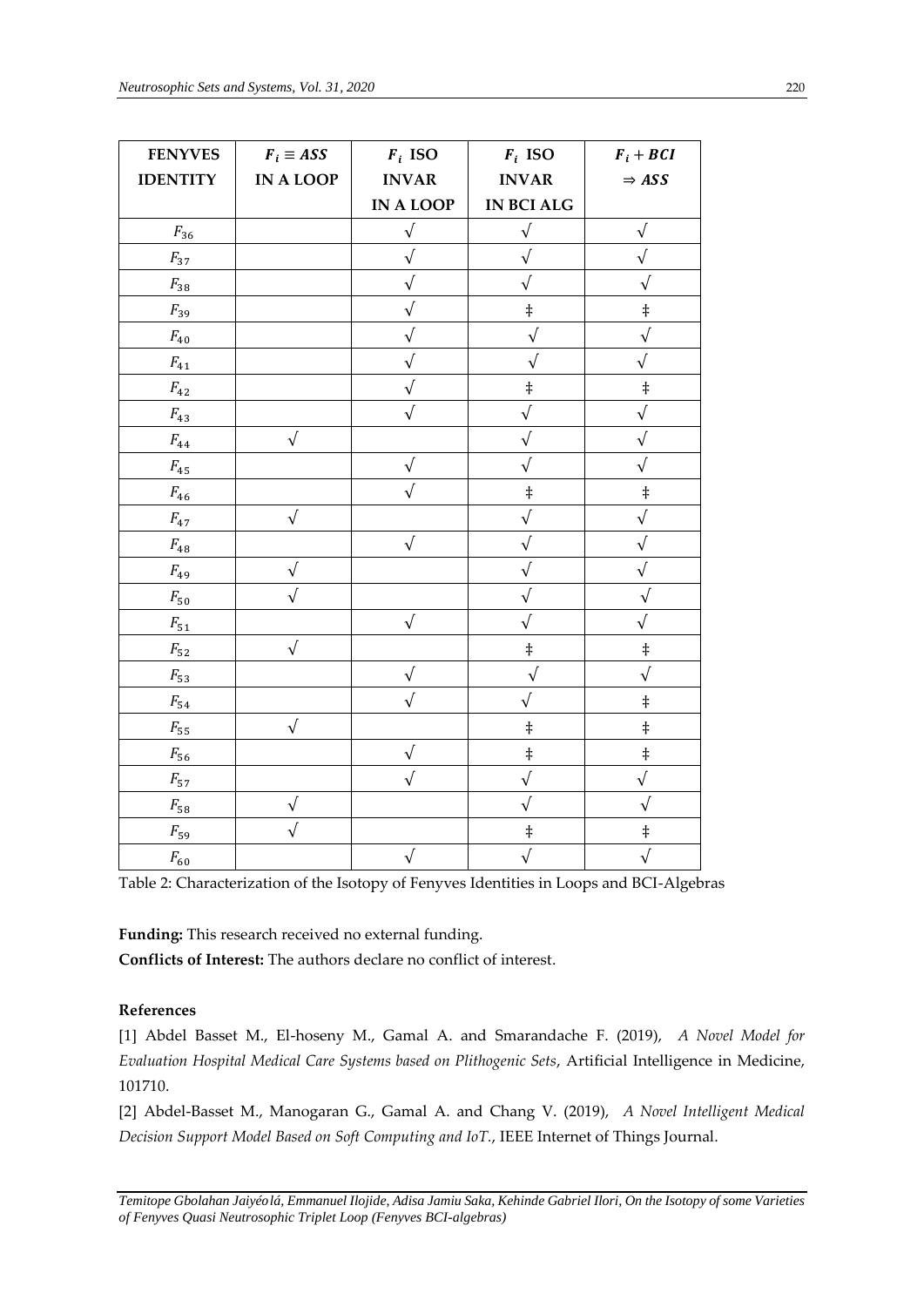[3] Abdel-Basset M., Mohammed R., Zaied A. E. N. and Smarandache F. (2019), *A Hybrid Plithogenic Decision-Making Approach with Quality Function Deployment for Selecting Supply Chain Sustainability Metrics*, Symmetry, 11(7), 903.

[4] Abdel-Basset M., Nabeeh N. A., El-Ghareeb H. A. and Aboelfetouh A. (2019), *Utilising Neutrosophic Theory to Solve Transition Difficulties of IoT-Based Enterprises*, Enterprise Information Systems, 1-21.

[5] Artzy R. (1959), *Crossed inverse and related loops*, Trans. Amer. Math. Soc. 91, 3, 480-492.

[6] Burn R.P. (1978), Finite Bol loops, *Math. Proc. Camb. Phil. Soc.* 84, 377-385.

[7] Burn R.P. (1981), Finite Bol loops II, *Math. Proc. Camb. Phil. Soc.* 88, 445-455.

[8] Burn R.P. (1985), Finite Bol loops III, *Math. Proc. Camb. Phil. Soc.* 97, 219-223.

[9] Dudek W. A. (1988), On group-like BCI-algebras, *Demonstratio Math.* 21, 2, 369-376.

[10] Dudek W. A. (1986), On some BCI-algebras with the condition (S), *Math. Japon.* 31, 1, 25-29.

[11] Dudek W. A. (1987), On medial BCI-algebras, *Prace Nauk. WSP, Czestochowa, Matematyka* 1, 25-33.

[12] Fenyves F. (1968), Extra loops I, *Publ. Math. Debrecen* 15, 235-238.

[13] Fenyves F. (1969), Extra Loops II, *Publ. Math. Debrecen* 16, 187-192.

[14] Hwang Y.S. and Ahn S.S. (2014), Soft q-ideals of soft BCI-algebras, *J. Comput. Anal. Appl.*, 16, 3, 571-582.

[15] Ilojide E., Jaiyéolá T. G. and Olatinwo M. O. (2019), *On Holomorphy of Fenyves BCI-Algebras*, Journal of the Nigerian Mathematical Society, Vol. 38, No. 2, 139-155.

[16] Imai Y. and Iseki K. (1966), On axiom systems of propositional calculi, XIV *Proc. Japan Academy* 42, 19-22.

[17] Iseki K (1966), *An algebra related with a propositional calculus*, Proc. Jpn. Acad. Ser. A Math. Sci. 42, 26-29. http://dx.doi.org/10.3792/pja/1195522171

[18] Iseki K. (1977), On BCK-Algebras with condition (S), *Math. Seminar Notes* 5, 215-222.

[19] Iseki K. (1979), BCK-Algebras with condition (S), *Math. Japon.* 24, 107-119.

[20] Jaiyéolá T.G. (2005), An isotopic study of properties of central loops, *M.Sc. dissertation*, University of Agriculture, Abeokuta.

[21] Jaiyéolá T.G. (2008), The study of the universlity of Osborn loops, *Ph.D. thesis*, University of Agriculture, Abeokuta.

[22] Jaiyé o lá T. G. (2009), *On the universality of central loops*, Acta Universitatis Apulensis Mathematics-Informatics, 19, 113-124.

[23] Jaiyéolá T. G. (2012), *Osborn loops and their universality*, Scientific Annals of "Al.I. Cuza" University of Iasi., Tomul LVIII, f.2, 437-452.

[24] Jaiyé o lá T. G. (2013), *New identities in universal Osborn loops II*, Algebras, Groups and Geometries, Vol. 30, No. 1, 111-126

[25] Jaiyéolá T. G. (2014), *On some simplicial complexes of universal Osborn loops*, Analele Universitatii De Vest Din Timisoara, Seria Matematica-Informatica, Vol. 52, No.1, 65-79. DOI: 10.2478/awutm-2014-0005

[26] Jaiyéolá T. G. and Adéníran J. O. (2006), *On the derivatives of central loops*, Advances in Theoretical and Applied Mathematics, 1(3), 233-244.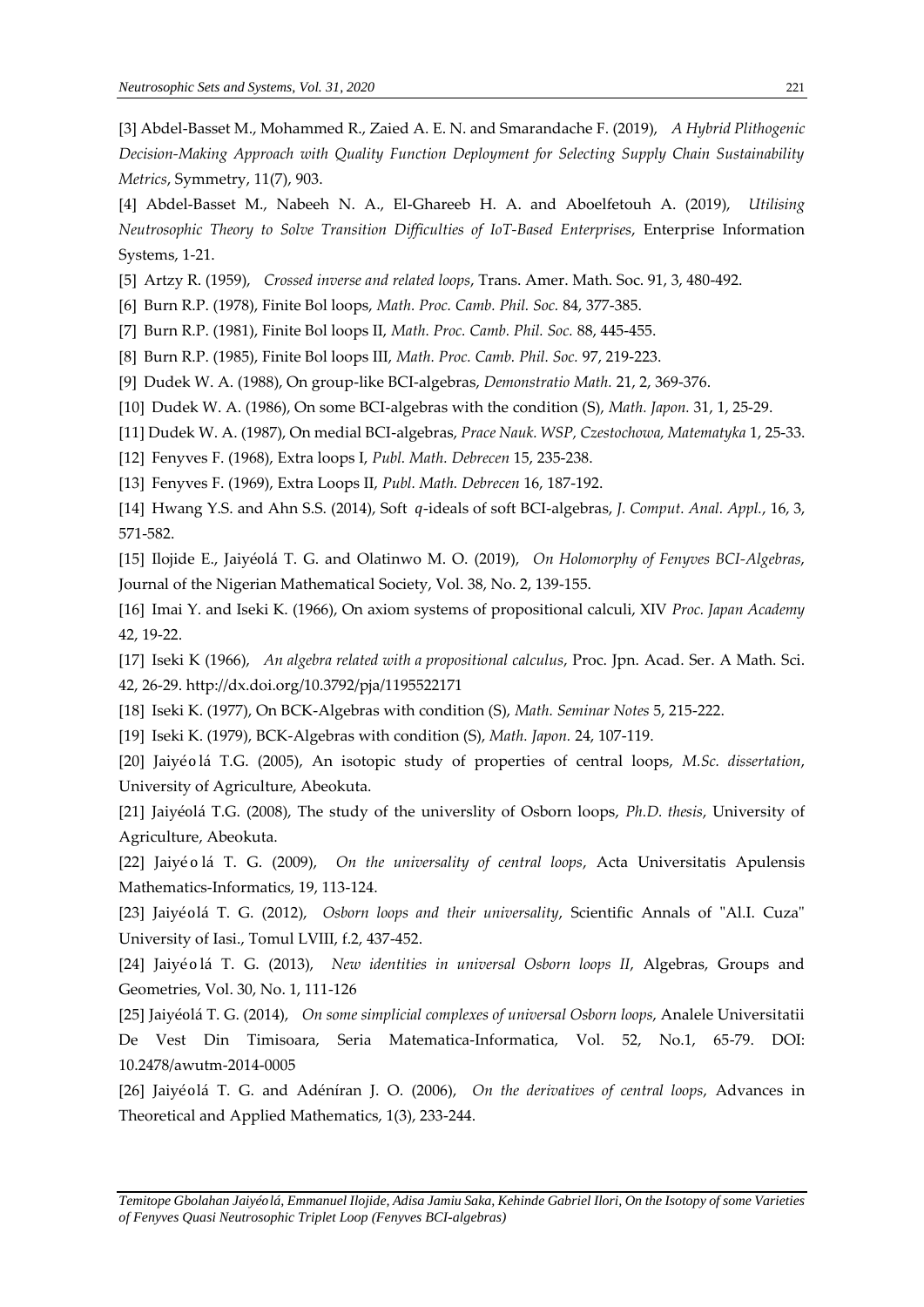[27] Jaiyéolá T. G. and Adéníran J. O. (2008), *On some autotopisms of non-Steiner central loops*, Journal Of Nigerian Mathematical Society, 27, 53-68.

[28] Jaiyéolá T. G. and Adéníran J. O. (2009), *On isotopic characterization of central loops*, Creative Mathematics and Informatics, 18(1), 39-45.

[29] Jaiyéolá T. G. and Adéníran J. O. (2009), *New identities in universal Osborn loops*, Quasigroups And Related Systems, Vol. 17, No. 1, 55-76.

[30] Jaiyéolá T. G. and Adéníran J. O. (2009), *Not every Osborn loop is universal*, Acta Mathematica Academiae Paedagogiace NyÃ-regyhÃ<sub>i</sub>ziensis, Vol. 25, No. 2, 189-190.

[31] Jaiyéolá T. G. and Adéníran J. O. (2009), *New identities in universal Osborn loops*, Quasigroups And Related Systems, Vol. 17, No. 1, 55-76.

[32] Jaiyé olá T. G. and Adéníran J. O. (2011), *Loops that are isomorphic to their Osborn loop isotopes(G-Osborn loops)*, Octogon Mathematical Magazine, Vol. 19, No. 2, 328-348.

[33] Jaiyéolá T. G. , Adéníran J. O. and Sòlárìn A. R. T. (2011), *The universality of Osborn loops*, Acta Universitatis Apulensis Mathematics-Informatics, Vol. 26, 301-320.

[34] Jaiyéolá, T.G. and Smarandache F. (2017), *Some Results on Neutrosophic Triplet Group and Their Applications*, Symmetry, 10, 202. http://dx.doi.org/10.3390/sym10060202

[35] Jaiyéolá, T.G. and Smarandache F. (2018), *Inverse Properties in Neutrosophic Triplet Loop and their Application to Cryptography*, Algorithms, 11, 32. http://dx.doi.org/10.3390/a11030032

[36] Jaiyéolá T.G., Ilojide E., Olatinwo M.O. and Smarandache F. (2018), On the Classification of Bol-Moufang Type of Some Varieties of Quasi Neutrosophic Triplet Loop (Fenyves BCI-Algebras), *Symmetry*, 10, 10, 427. https://doi.org/10.3390/sym10100427.

[37] Kepka T., Kinyon M. K. and Phillips J. D. (2007), *The structure of F-quasigroups*, J. Alg., 317, 435-461.

[38] Kepka T., Kinyon M. K. and Phillips J. D. (2008), *F-quasigroups and generalised modules*, Commentationes Mathematicae Universitatis Carolinae, 49, 2, 249-257.

[39] Kepka T., Kinyon M. K. and Phillips J. D. (2010), *F-quasigroups isotopic to groups*, Comment. Math. Univ. Carolin. 51, 2, 267-277.

[40] Kinyon M.K. and Kunen K. (2004), *The structure of extra loops*, Quasigroups and Related Systems 12, 39-60.

[41] Lee K.J. (2013), A new kind of derivations in BCI-algebras, *Appl. Math. Sci (Ruse)*, 7, 81-84.

[42] Osborn J. M.(1961), *Loops with the weak inverse property*, Pac. J. Math. 10, 295-304.

[43] Pflugfelder H.O. (1990), *Quasigroups and loops: Introduction*, Sigma series in Pure Math. 7, Heldermann Verlag, Berlin, 147pp.

[44] Phillips J.D. and Vojtĕchovský P. (2005), *The varieties of loops of Bol-Moufang type*, Alg. Univ., 54, 259-271. http://dx.doi.org/10.1007/s00012-005-1941-1

[45] Phillips J.D. and Vojtĕchovský P. (2005), *The varieties of quasigroups of Bol-Moufang type: An equational reasoning approach*, J. Alg. 293, 17-33. http://dx.doi.org/10.1016/j.jalgebra.2005.07.011

[46] Phillips J.D. and Vojtĕchovský P. (2006), *C-loops; An introduction*, Publ. Math. Derbrecen 68, 1-2, 115-137.

[47] Robinson D.A. (1964), Bol-loops, *Ph.D Thesis, University of Wisconsin* Madison.